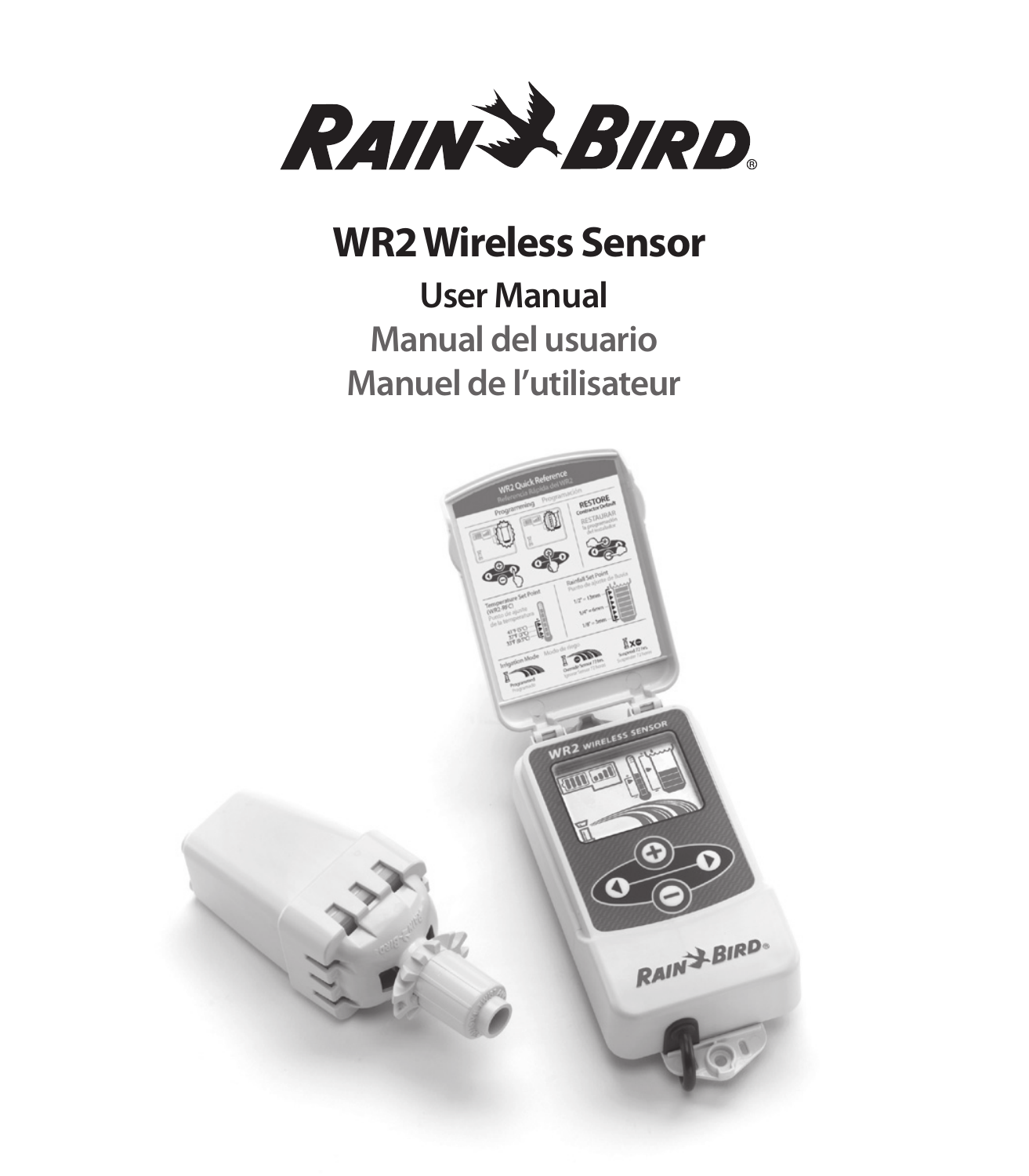## **EN**

## **Contents**

| Wiring the Controller Interface to the Irrigation Controller 3 |  |
|----------------------------------------------------------------|--|
|                                                                |  |
|                                                                |  |
|                                                                |  |
|                                                                |  |
|                                                                |  |
| Synchronize the Sensor and Controller Interface. 5             |  |
|                                                                |  |
|                                                                |  |
| Temperature Set Point (Rain/Freeze Sensor only) 6              |  |
|                                                                |  |
|                                                                |  |
|                                                                |  |
|                                                                |  |
|                                                                |  |
|                                                                |  |
|                                                                |  |
|                                                                |  |
| Using Multiple Controller Interface Units  8                   |  |
| WR2 Wireless Sensor Alerts & Troubleshooting                   |  |
|                                                                |  |
|                                                                |  |

**EN**

**ES**

page 11



page 22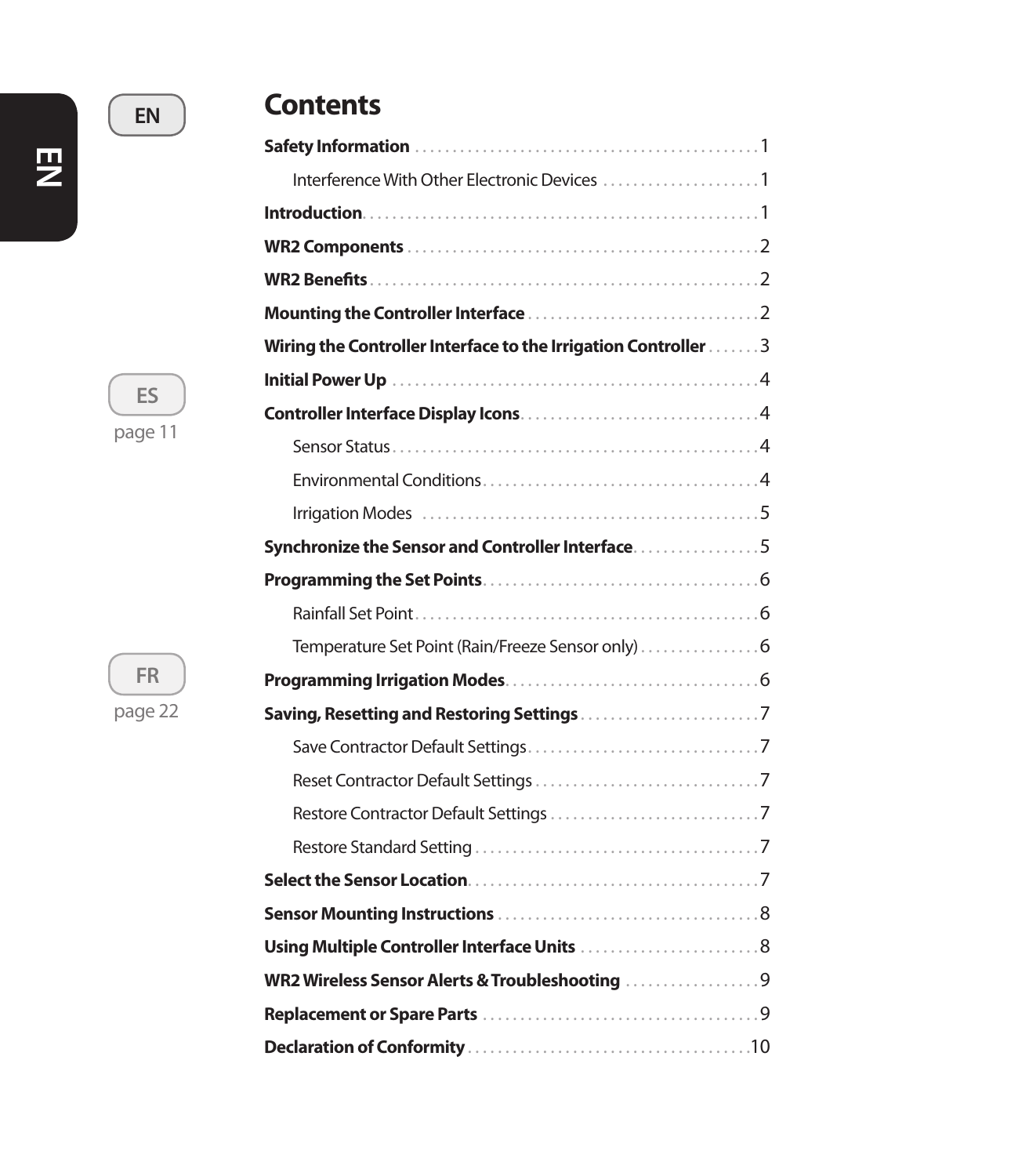## **Safety Information**

### **Symbols used in this manual:**



**Followia Symbol alerts the user to the presence of<br>
un-insulated "dangerous voltage" within<br>
the product's enclosure that may be of un-insulated "dangerous voltage" within the product's enclosure that may be of sufficient magnitude to constitute a risk of electric shock.**



**Symbol alerts the user to the presence<br>of important operating or maintenance<br>(servicing) instructions. of important operating or maintenance (servicing) instructions.**

### **Interference With Other Electronic Devices**

All radio transmitters broadcast energy through the air. This energy may interfere with other electronic devices in close proximity to the WR2 Wireless Sensor. To lower the risk of electronic interference:

- Do not place sensitive electronics (computers, telephones, radios, etc.) in close proximity to the Controller Interface or Sensor.
- Use clip-on ferrite sleeves on the connection or power cables of affected electronic device(s).

This device complies with Part 15 of the FCC Rules. Operation is subject to the following two conditions:

- This device may not cause harmful interference and
- This device must accept any interference received. including interference that may cause undesired operation.



THE IRRIGATION CONTROLLER / TIMER<br>
SHOULD BE ISOLATED VIA A CIRCUIT<br>
BREAKER OR CUTOFF SWITCH. **SHOULD BE ISOLATED VIA A CIRCUIT BREAKER OR CUTOFF SWITCH.** 



! **BATTERIES REMOVED FROM THE SENSOR SHOULD BE DISPOSED OF IN ACCOR-DANCE WITH LOCAL REGULATIONS.** 



**EXPRESSLY APPROVED BY THE PART RESPONSIBLE FOR COMPLIANCE CO EXPRESSLY APPROVED BY THE PARTY RESPONSIBLE FOR COMPLIANCE COULD VOID THE USER'S AUTHORITY TO OPERATE THE EQUIPMENT.**



## **Introduction**

### **Congratulations on your purchase of the WR2 Wireless Sensor.**

**The Rain Bird Wireless Rain Sensor** is designed for residential and commercial irrigation systems. It saves water and extends irrigation system life by automatically sensing precipitation and interrupting irrigation during rain and low temperature events.

Programming logic can suspend irrigation using the "Quick Shut Off" feature or when the amount of rainfall exceeds the rainfall set point. Likewise, the **Wireless Rain / Freeze Sensor** will suspend irrigation when the sensor temperature reading is below the temperature set point.

At Rain Bird, we are focused on developing products and technologies that use water in the most efficient manner possible. The rain and rain / freeze sensor illustrate Rain Bird's commitment to this Intelligent Use of Water. The product is part of Rain Bird's family of water conservation solutions that include the Soil Moisture Sensor, U-Series and Rotary Nozzles, the ESP-SMT and ET Manager Controllers.

**Please read through these instructions in their entirety or refer to the programming demo (www. rainbird.com/WR2) before installing your WR2 Wireless Sensor. Also, reference your irrigation system controller / timer installation instructions for the proper connection of rain sensors.**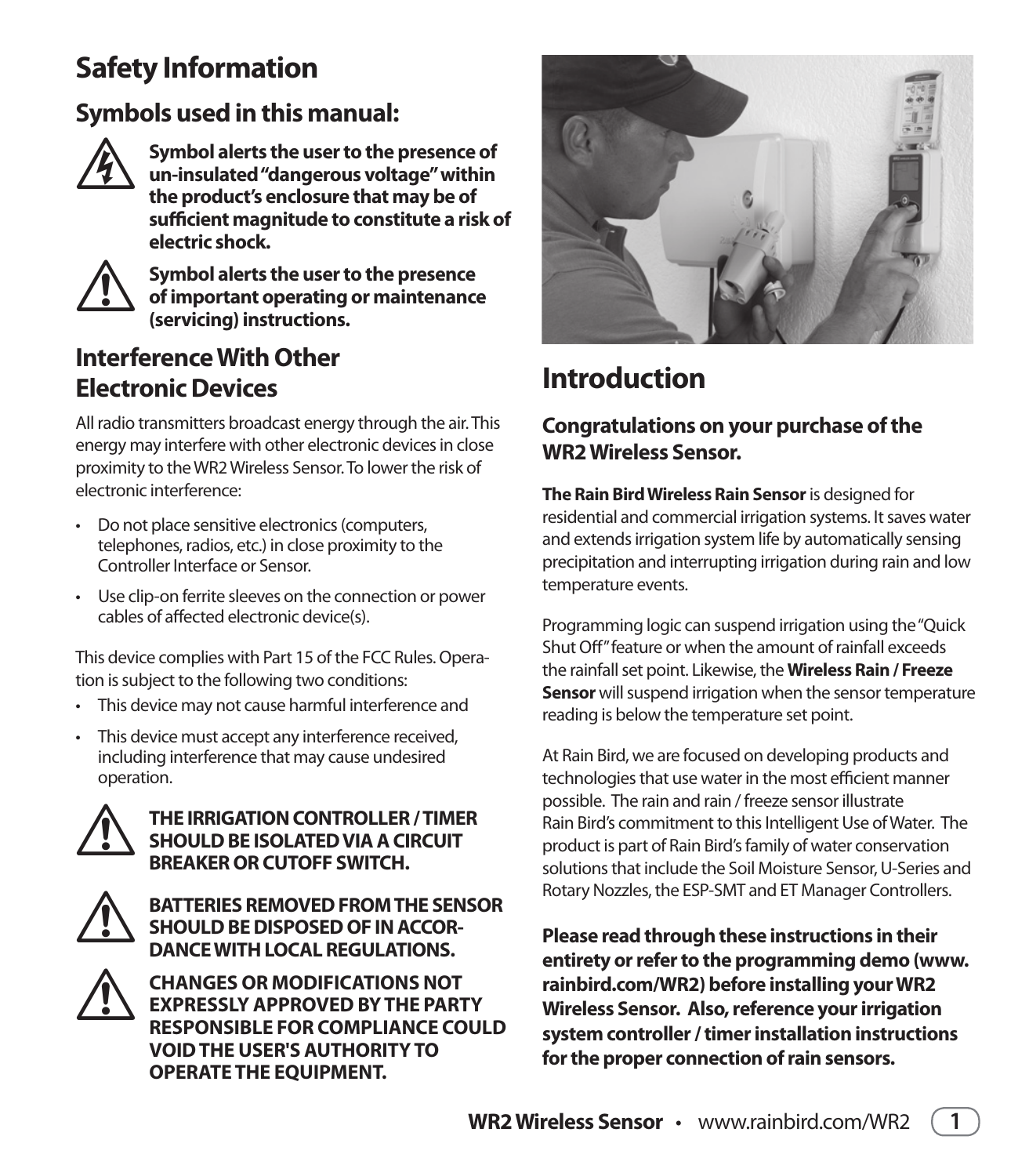## **WR2 Components**

- **1** Controller Interface
- Q**<sup>2</sup>** Sensor
- **3** Battery Cassette and Lithium CR2032 Battery
- **4** Sensor Mounting Bracket Assembly
- **5** Mounting Hardware
- **6** User's Manual
- **7** Ouick Reference Guides
- **8** WR2 Ouick Reference Labels



*NOTE:* Tools needed for installation: drill, drill bit, and Phillip's head screwdriver

## **WR2 Benefits**

- All settings are programmed through the Controller Interface device
- $\cdot$  Large easy to understand icons communicate irrigation mode and sensor status.
- Sensor LED indicator enables one-person setup, reducing installation time
- Battery is easy to install / replace
- Aesthetic appearance no external antennas
- Easy to install, self-levelling sensor bracket mounts to flat surfaces or rain gutters
- "Quick Shut Off" interrupts active irrigation cycle during a rain event
- Enhanced antenna array provides superior signal reliability that overcomes most line-of-sight obstructions.

### **Mounting the Controller Interface 1**

**Choose a location near the irrigation controller / timer.**



The cable harness is 30 inches (76.2 cm)<br>long, so before mounting the device,<br>ensure the wires easily reach the irriga**long, so before mounting the device, ensure the wires easily reach the irrigation controller's connection terminals.** 

- Select a flat surface adjacent to the irrigation controller.
- For best performance, the Controller Interface should be installed at least five feet (1.5m) above the ground.
- $\cdot$  It is recommended that the Controller Interface be installed away from sources of electrical interference (such as transformers, generators, pumps, fans, electrical meter boxes) and metal objects to maximize communication range.
- Use the mounting hardware supplied. Attach the Controller Interface to the wall.

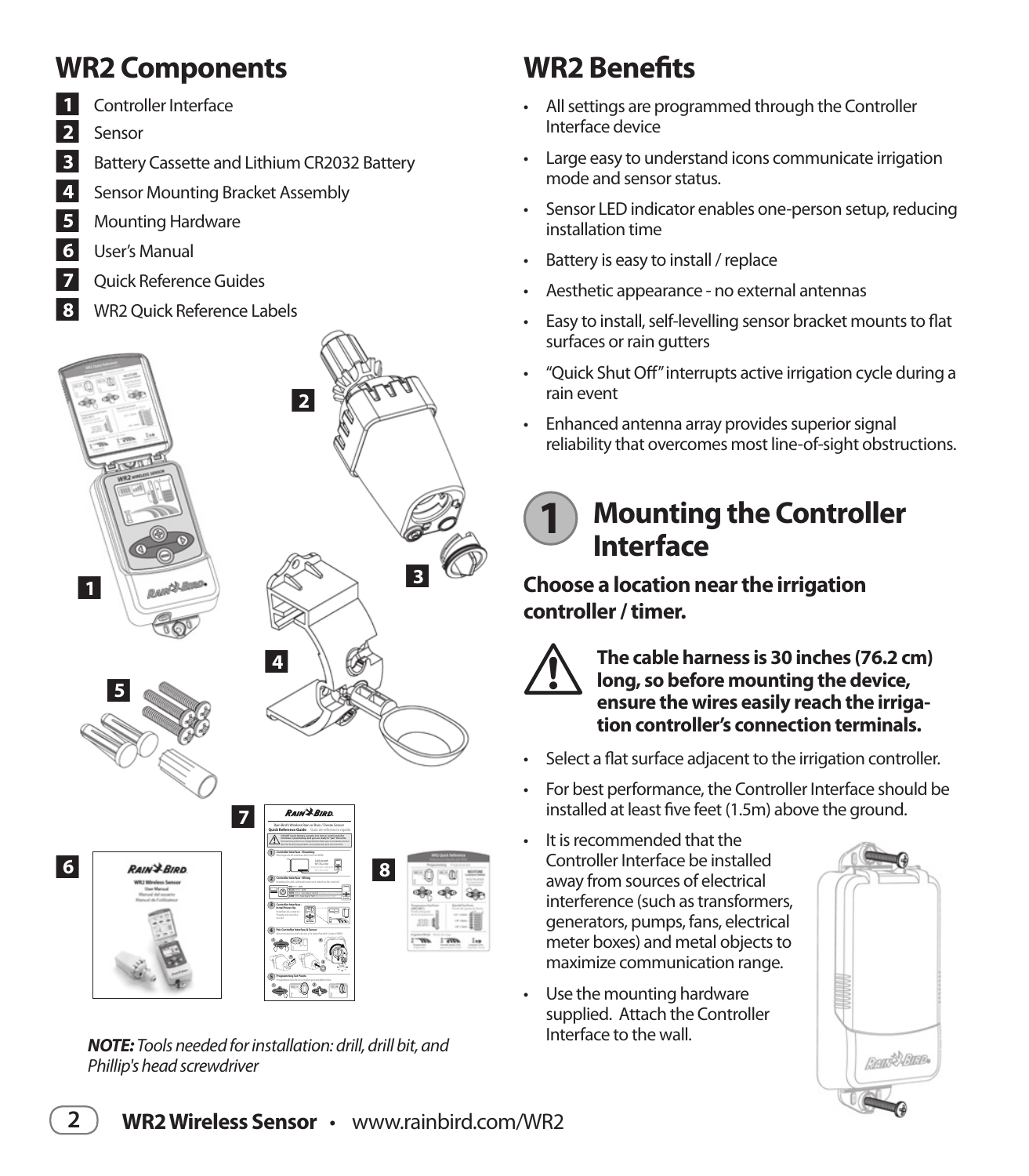

## **Wiring the Controller Interface to the Irrigation Controller**



This unit is designed to be installed in<br>
conjunction with 24VAC circuits only.<br>
not use with 110 or 220/230 VAC circui **conjunction with 24VAC circuits only. Do not use with 110 or 220/230 VAC circuits.** 



**11** The Controller Interface has 4 wires that<br>
must be connected to the irrigation<br>
controller / timer. If your timer does not **must be connected to the irrigation have an internal 24VAC power source, you will need to splice the red and black Controller Interface wires to a 24VAC transformer (example: Rain Bird part number 63747301S).**

#### **Controllers with sensor inputs (with or without pump start / master valve)**



- 1. Disconnect power to the irrigation controller.
- 2. Connect the red and black wires to the 24 volt AC power on the irrigation controller.
- 3. If present, remove "jumper wire" between sensor terminals.
- 4. Connect the white and green wires to the sensor inputs.
- 5. Reconnect power to the irrigation controller.



! **Ensure the sensor switch on the irrigation controller panel is in the active position.** 

### **Controllers with no sensor inputs (with or without pump start / master valve)**



- 1. Disconnect power to the irrigation controller.
- 2. Connect the red and black wires to the 24 volt AC power on the irrigation controller.
- 3. Disconnect the wires from the Common terminal on the controller.
- 4. Connect the green wire to these disconnected wires using a wire connector.
- 5. Connect the white wire to the Common terminal on the controller.
- 6. Reconnect power to the irrigation controller.



### ! **Ensure the sensor switch on the irrigation controller panel is in the active position.**

### **ESP-MC and ESP LX Modular Controllers**



- 1. Disconnect power to the irrigation controller.
- 2 Connect the red wire to the 24 volt AC terminal on the irrigation controller.
- 3. Connect the green and black wires to one of the sensor terminals.
- 4 Connect the white wire to the other sensor terminal on the controller.
- 5. Reconnect power to the irrigation controller.



! **Ensure the sensor switch on the irrigation controller panel is in the active position.**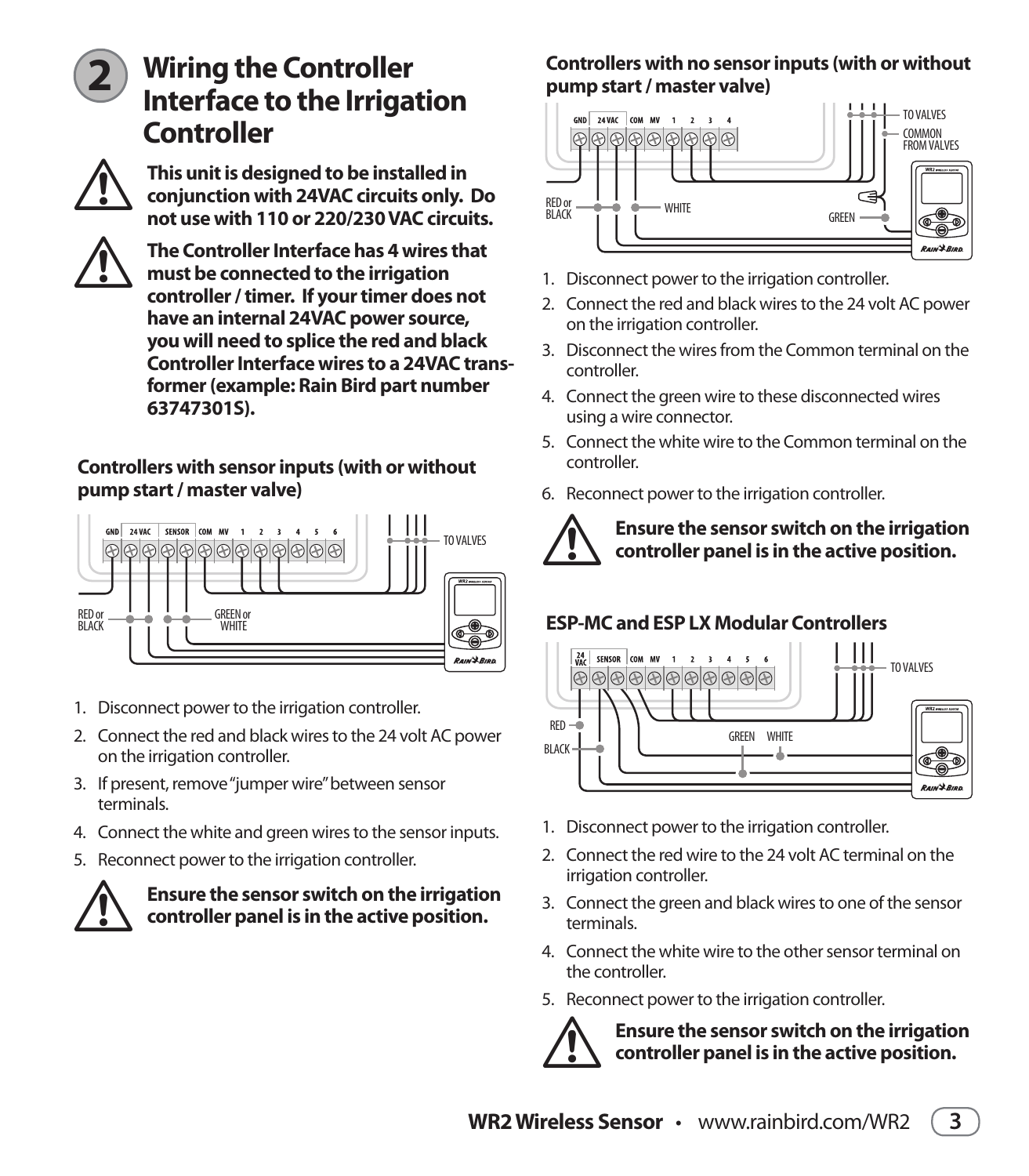

**Initial Power Up**

After power is applied, the Controller Interface displays the following icons.



## **Controller Interface Display Icons**

### **Sensor Status**

**Battery Life Remaining**: Four (4) dark bars indicate full battery strength. Replace battery when only one (1) bar remains.



**Signal Strength**: Illustrates strength of the radio signal between Sensor and Controller Interface. Four (4) dark bars indicate maximum signal strength.



#### **Sensor Indicator / Pairing**

**Status**: The Sensor and Controller Interface synchronize communication addresses. Battery Life and Signal Strength will flash while synchronizing, and then stop when paired.



## **Environmental Conditions**

### **Rainfall Set Point:**

Select from six (6) set points ranging from 1/8" (3mm) to 1/2" (13mm). A set point closer to the top of the icon allows for more precipitation to occur before irrigation is suspended.

### **Rainfall Indicator**:

Illustrates approximate amount of rainfall relative to Rainfall Set Point.



Displays when the Sensor has suspended irrigation due to "Quick Shut Off" or satisfying rainfall set point.

#### **Temperature Set Point (Rain/Freeze Sensor only):**

Select from three (3) set points: 33°F (0.5°C), 37°F (3°C), or 41°F (5°C). Selecting a lower set point allows irrigation at lower temperatures.

#### **Temperature Indicator (Rain/Freeze Sensor only):**

Illustrates approximate temperature relative to Temperature Set Point

#### **Temperature Trip Indicator (Rain/Freeze Sensor only):**

Only displays when the Sensor has suspended irrigation due to temperature reading that is below the temperature set point.











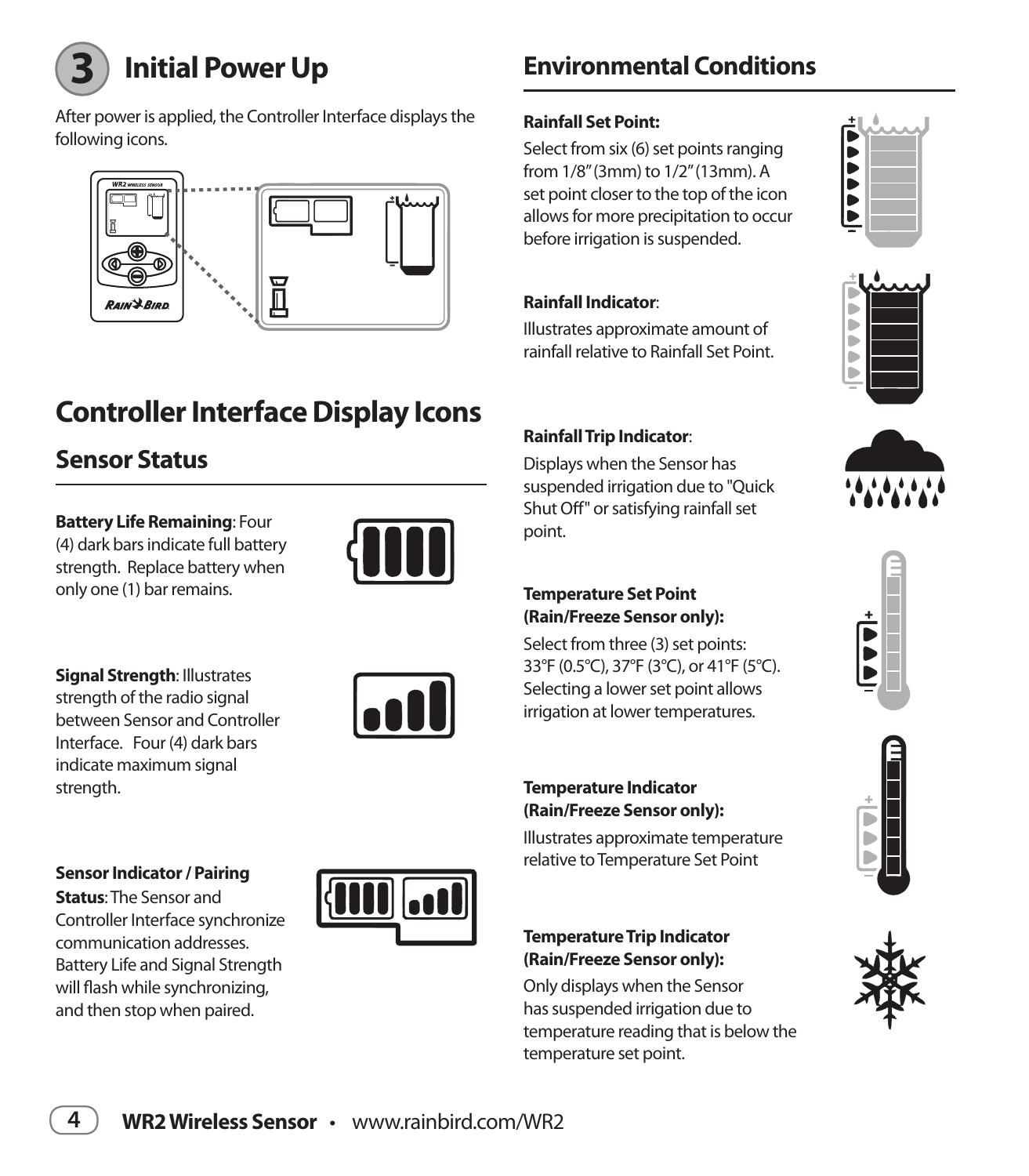### **Irrigation Modes**

#### **Programmed Irrigation**:

WR2 Wireless Sensor is actively managing the irrigation controller / timer. Once a set point is satisfied by



environmental conditions, or the "Quick Shut Off" feature is activated, irrigation is suspended. An X and corresponding trip indicator (rainfall, temperature, or both) will automatically display when irrigation is suspended.

#### **Suspend Irrigation for 72 Hours:**

User has elected to temporarily suspend irrigation for 72 hours. System will automatically resume programmed irrigation mode after 72 hours



(Note: X and trip indicator will be displayed when returning to programmed irrigation mode if set points are satisfied).

#### **Override Sensor for 72 Hours:**

User has elected to permit irrigation in accordance with the timer schedule



regardless of environmental conditions (i.e. rainfall or low temperature is detected by the sensor). System will automatically resume programmed irrigation mode after 72 hours (Note: X and trip indicator will be displayed when returning to programmed irrigation mode if set points are satisfied).



## **4 Synchronize the Sensor and Controller Interface**

**After the Controller Interface is wired to the irrigation timer, the Sensor and Controller Interface need to establish a radio communication link. When the link is established, the Sensor and Controller Interface are considered "paired."**

1. On the Controller Interface, push and hold both arrow buttons simultaneously to begin the installation sequence.



- 2. After the "Sensor Indicator / Pairing Status" icon flashes, remove the label from the bottom of the sensor.
- 3. The flashing "Sensor Indicator / Pairing Status" icon prompts you to insert the battery cassette with battery into the Sensor lower casing as shown. Align the arrow on the battery cassette with the unlocked indicator on the bottom of the Sensor



4. Rotate the battery cassette clockwise until the arrow points toward the locked indicator. The light on the bottom of the Sensor will blink once to indicate that the sensor is now powered up.

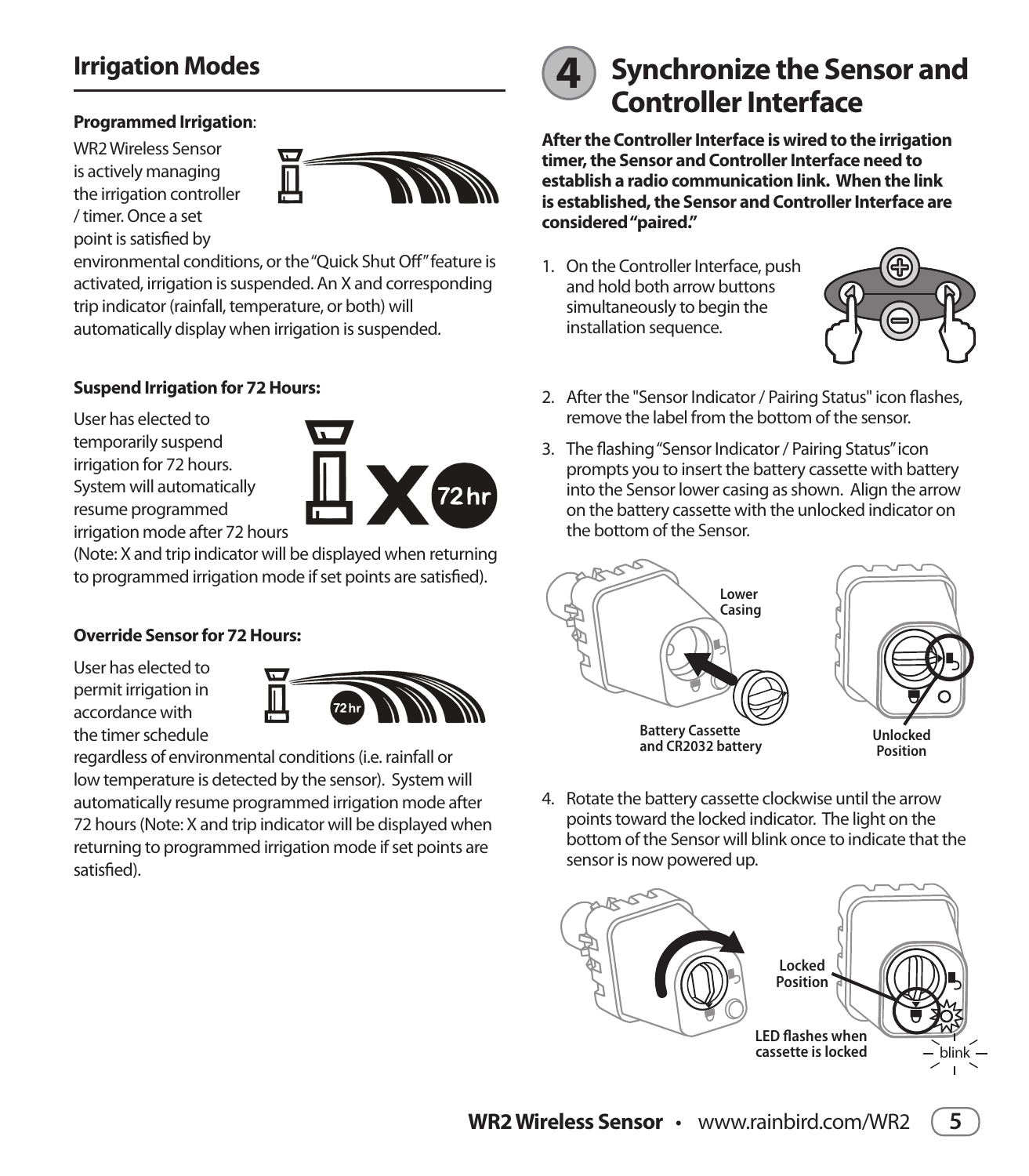5. The Sensor is successfully paired to the Controller Interface when the "Sensor Indicator / Pairing Status" icon stops flashing. Once paired, sensor signal strength and battery life are communicated via the Controller Interface icons. Additionally, a blinking light on the bottom of the Sensor indicates signal strength for 20 minutes immediately following successful pairing. These "self test" features are an indication that your WR2 Wireless Sensor is operational.

## **Programming the Set Points**

The WR2 Wireless Sensor allows the contractor to establish rainfall and temperature set points appropriate for local environmental and soil conditions. Alternately, the contractor may elect to use the "Standard Setting": temperature 37°F (3°C), rain fall ¼" (6mm) and "programmed irrigation" mode. The "Standard Setting" is programmed at the factory and is active after successful pairing.

## **Rainfall Set Point**

**5**

- 1. Push left or right arrow on keypad to navigate to the Rainfall Indicator icon.
- 2. When the Rainfall Indicator icon flashes, press the **+** / **–** button on the keypad to set programming details. Each press of the button adjusts the set point. Select from six (6) set points ranging from 1/8" (3mm) to 1/2" (13mm).
- 3. Press the left or right arrow to accept programming details and to navigate to next icon.

## **Temperature Set Point (Rain/Freeze Sensor only)**



1. Push left or right arrow on keypad to navigate to the Temperature Indicator icon.



3. Press the left or right arrow to accept programming details and to navigate to next icon.



◁

### **Programming Irrigation Modes**



- 1. Push left or right arrow on keypad to navigate to the Irrigation Mode icon.
- 2. When the Irrigation Mode icon flashes, press the  $+/-$  button on the keypad to set programming details. Manually set one of three irrigation modes. See Irrigation Modes.
- 3. Press the left or right arrow to accept programming details and to navigate to next icon.





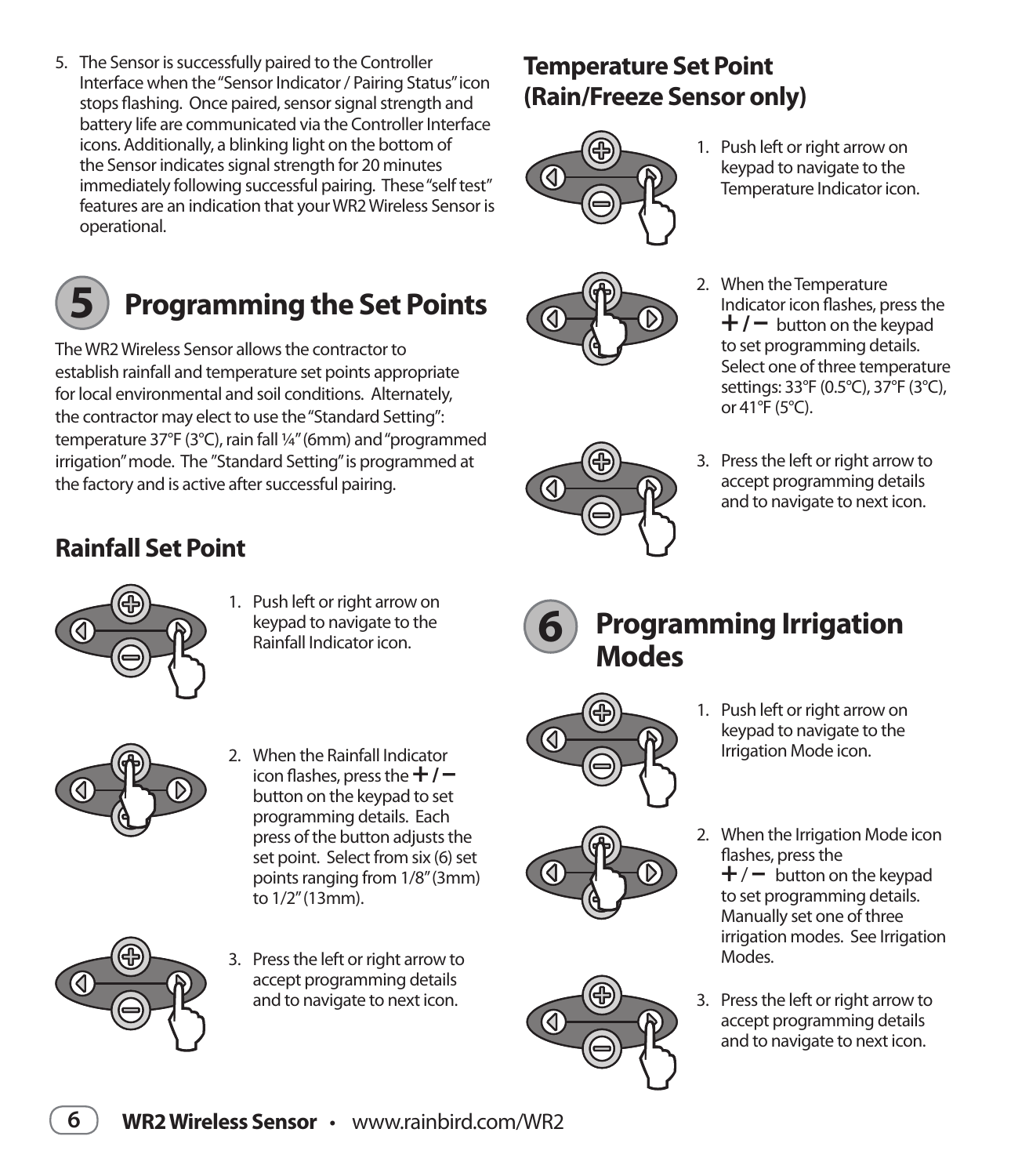## **Saving, Resetting and Sestore Standard Setting Restoring Settings**

### **Save Contractor Default Settings**



**7**

Once the Controller Interface is completely programmed,  $pres + and right arrow$ buttons simultaneously for five (5) seconds to save contractor default setting. All programmed icons will flash in unison one time to indicate program is saved.



Press the **–** and left arrow buttons simultaneously for five (5) seconds, or until the screen goes blank, to cancel the Contractor default setting and restore the "Standard Setting": temperature 37°F (3°C), rain fall ¼" (6mm) and "programmed irrigation" mode. When icons reappear, "Standard Setting" is active.

## **Reset Contractor Default Settings**

The Contractor default setting stores programming details related to rainfall and temperature set points.

Reset and save programming details in accordance with Section **5** and **7** .

### **Restore Contractor Default Settings**

If this programming is inadvertently changed, it is simple to restore.



 $Press + and - buttons$ simultaneously for five (5) seconds, or until the screen goes blank. When icons reappear, contractor default settings are restored.

### **Select the Sensor Location 8**

### **The communication range for the WR2 Wireless Sensor is 700 feet (213.4 meters).**

• A blinking light on the bottom of the Sensor indicates signal strength for 20 minutes immediately following successful pairing. The Sensor updates its signal strength every 3 seconds (i.e. 1 blink = reliable signal strength, series of 4 blinks = strongest signal strength). If the signal strength is not optimum in one location, try another location. Even as little as a few feet difference in placement can improve signal strength.

| <b>Signal</b>                 | <b>Sensor LED</b> |
|-------------------------------|-------------------|
| <b>GOOD</b><br>Install        | 1-4 Blinks        |
| <b>POOR</b><br>DO NOT install | Does not blink    |

• Select a mounting location where the rain-sensor will receive direct rainfall. Make sure the sensor extends bevond the roof line, tree limbs and any other obstructions. Install the Rain Sensor in an area that receives as much rain and sunlight as the landscape. Be sure to mount the sensor above spray from the sprinklers.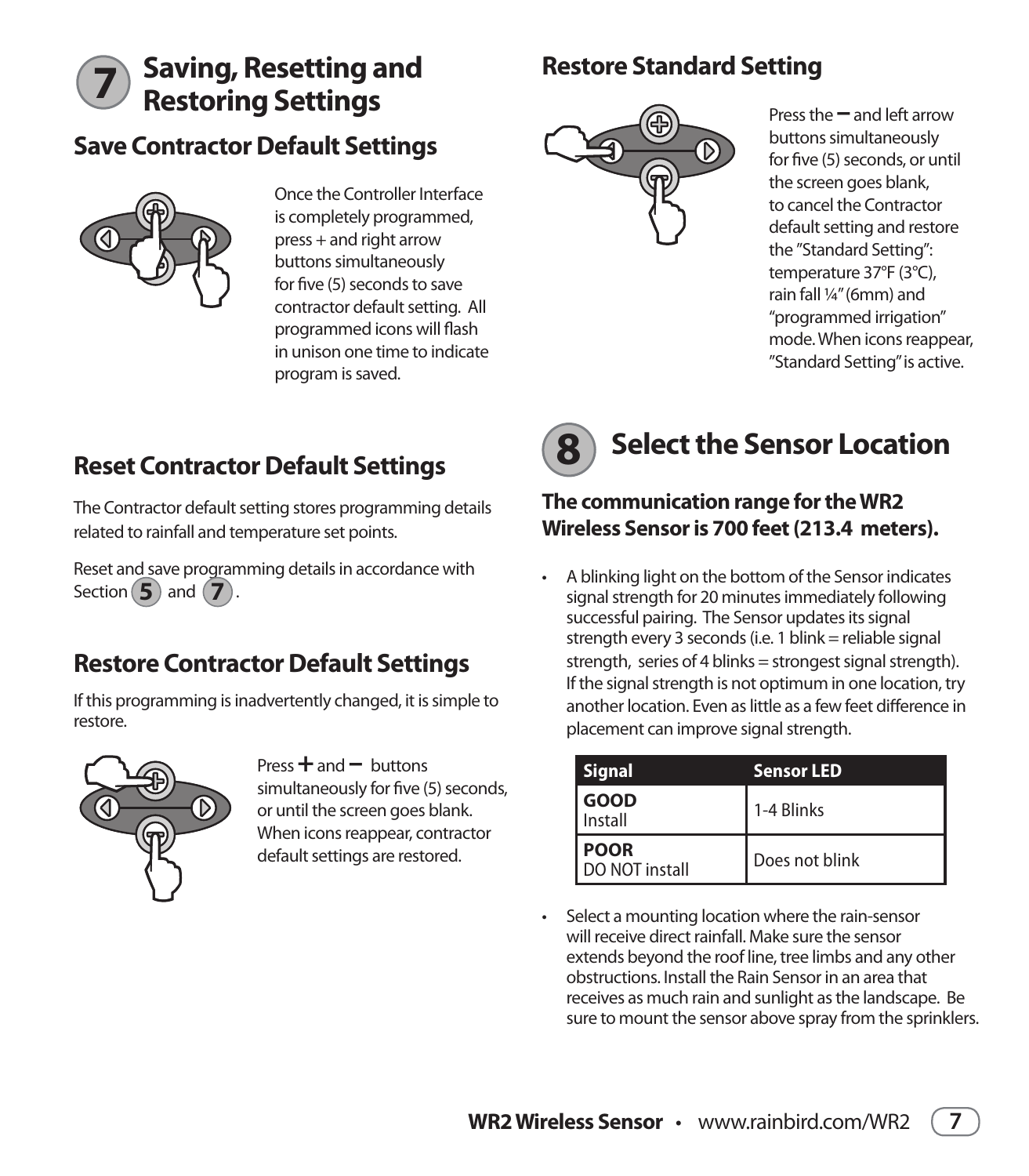

## **Sensor Mounting Instructions**

**This section provides detailed instructions on how to install the sensor.** 



### **Attaching the bracket to a gutter.**

Slide the top portion of the attachment bracket over the lip of the qutter. Rotate the bracket downward over the qutter as shown in the following installation steps.



## **Attaching the bracket to a Flat Surface.**

Use the supplied hardware to mount the attachment bracket to a flat surface such as a wall or fence



## **Installing the Sensor in the attachment bracket.**

To insert the Sensor in the attachment bracket you must first remove the Sensor cap. Hold the sensor body in one hand; gently twist the cap with your other hand. Slide the neck of the sensor up through the opening of the extension arm. Reinstall the cap. A clicking sound indicates that the two latches on the sensor body have fully re-engaged the cap.





## **Using Multiple Controller Interface Units**

Up to four (4) Controller Interface units can be paired to one (1) sensor.

- 1. Ensure all Controller Interface Units are powered up.
- 2. Synchronize the Sensor to the first Controller Interface in accordance with Section  $(4)$ .
- 3. As you approach the second Controller Interface, remove the battery cassette from the Sensor. Push both arrow buttons simultaneously on the second Controller Interface. Wait 5 seconds. Reinsert the battery into the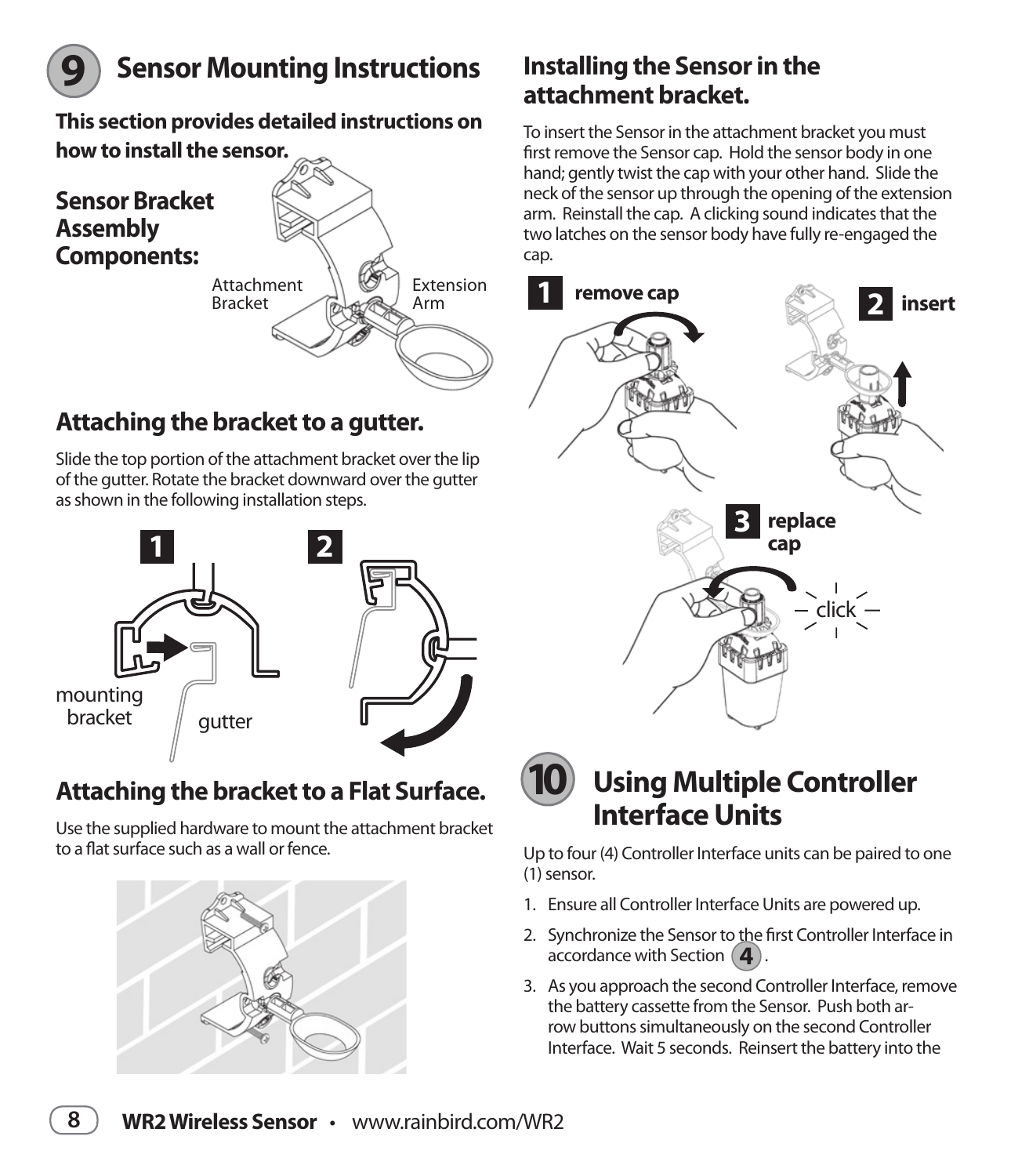Sensor. The Controller Interface "Sensor Indicator / Pairing Status" icon stops flashing when the device is synchronized to the Sensor. Continue with programming the second Controller Interface.

- 4. Repeat step 3 to pair additional Controller Interface units to the Sensor.
- 5. When multiple Controller Interface units are paired to one sensor, rely on the LCD screen signal strength indications only.

## **WR2 Wireless Sensor Alerts & Troubleshooting**

The unique two-way communication technology of the Rain Bird Wireless Rain and Rain/Freeze Sensor provides continuous monitoring of the Sensor status and communicates the following Controller Interface alerts.

| <b>Alert</b>                              | <b>LCD Display</b>                                                                                     | <b>Description</b>                                                                                                                                                            | <b>Resolution</b>                                                                                                                                                                                                                                                                                                                                                                          |
|-------------------------------------------|--------------------------------------------------------------------------------------------------------|-------------------------------------------------------------------------------------------------------------------------------------------------------------------------------|--------------------------------------------------------------------------------------------------------------------------------------------------------------------------------------------------------------------------------------------------------------------------------------------------------------------------------------------------------------------------------------------|
| <b>Initial Power</b><br><b>Up Failure</b> | LCD screen is blank                                                                                    | Initial Power up screen / icons<br>do not appear indicating the<br>Controller Interface is not<br>receiving power.                                                            | Confirm correct wiring of the Controller<br>Interface to the Irrigation Controller.                                                                                                                                                                                                                                                                                                        |
| <b>No Sensor Paired</b>                   | "Sensor Indicator / Pairing<br>Status" icon continues to<br>flash                                      | During Installation: The sensor<br>does not pair and is not commu-<br>nicating with the Controller<br>Interface.                                                              | 1. Pair the sensor (see Section $(4)$ ).<br>2. If step 1 does not correct the situation, then<br>check/replace the battery.                                                                                                                                                                                                                                                                |
| <b>Sensor Pairing</b><br><b>Broken</b>    | "Sensor Indicator / Pairing<br>Status" icon does not<br>communicate battery life or<br>signal strength | After the WR2 Wireless Sensor is<br>in operation: A sensor that does<br>not communicate battery life /<br>signal strength to the Controller<br>Interface is no longer paired. | 1. First check/replace the battery. If a new<br>battery is installed, the sensor automatically<br>reacquires the Controller Interface.<br>2. If you replace a sensor that is paired to the<br>Controller Interface, you will have to pair the<br>new sensor to the Controller Interface.                                                                                                   |
| <b>Low Battery</b>                        | "Battery Life Remaining"<br>icon has only one (1) bar<br>illuminated                                   | The Sensor has transmitted a<br>signal that battery life is low.                                                                                                              | Replace the battery.<br>1. Remove battery cassette from sensor.<br>2. Remove battery from cassette.<br>3. Insert new battery using label on battery<br>cassette to properly orient battery.<br>4. Insert battery cassette into sensor.<br>5. Sensor LED blinks once to indicate the sensor<br>is powered up.<br>Under normal operation, battery should last for<br>four (4) or more years. |

### **Replacement or Spare Parts**

• WR2 Battery - #651009S

• WR2 Disk Assembly - #637810S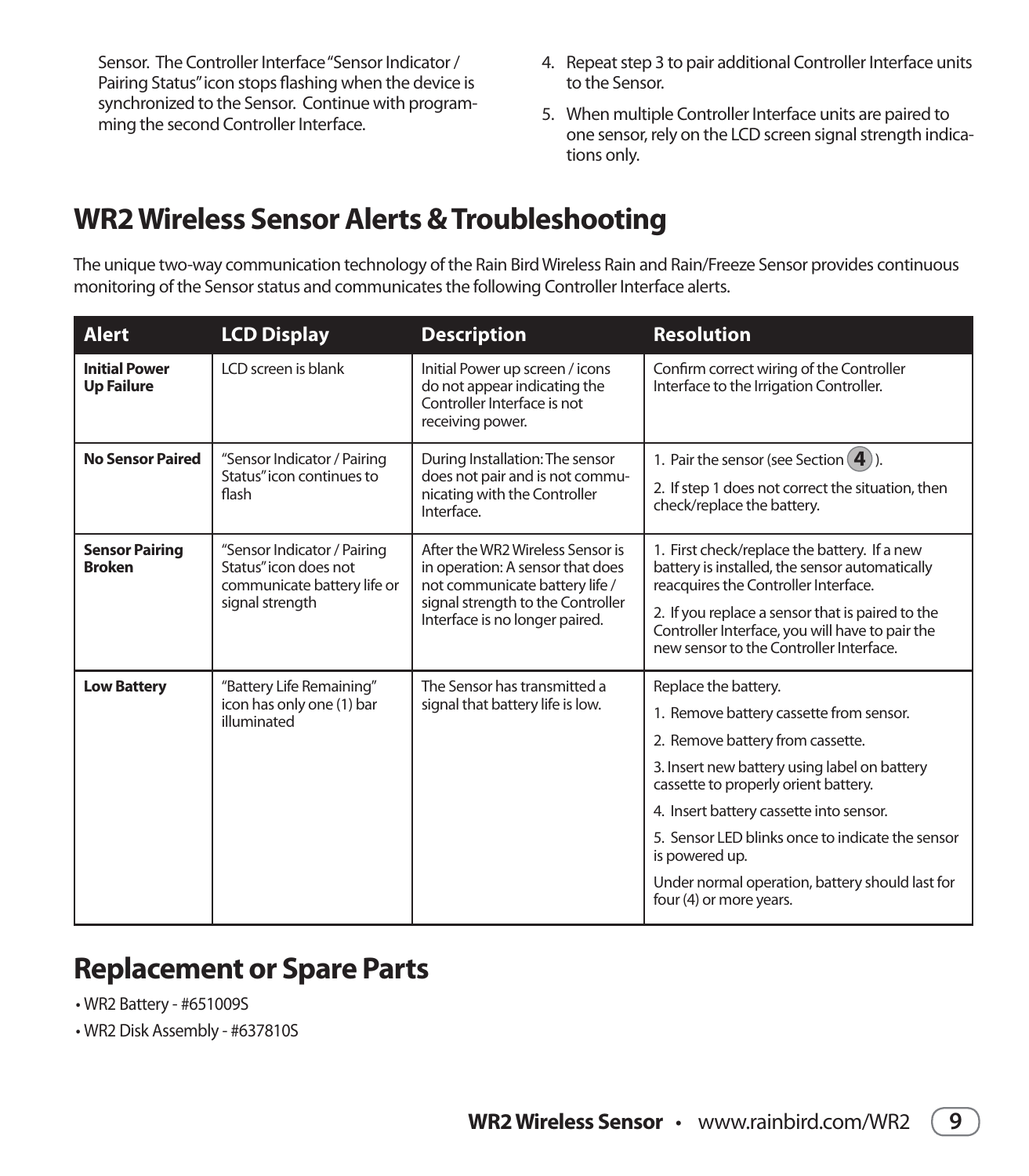## **Declaration of Conformity**

| Application of<br><b>Council Directives:</b>                                                                                 | 2004/10S/EC<br>1999/5/EC                                                                                                       |
|------------------------------------------------------------------------------------------------------------------------------|--------------------------------------------------------------------------------------------------------------------------------|
| <b>Standards To Which</b><br>Conformity Is Declared:                                                                         | EN55014-1:2006<br>EN55022:2006<br>EN55014-2: 1997 +Al:2001<br>EN61000-4-2<br>EN61000-4-3<br>EN61000-4-8<br>EN 300 220-2 V2.1.2 |
| Manufacturer's Name:                                                                                                         | Rain Bird Corp.                                                                                                                |
| Manufacturer's Address:                                                                                                      | 9491 Ridgehaven Court<br>San Diego, CA 92123<br>619-674-4068                                                                   |
| <b>Equipment Description:</b>                                                                                                | Irrigation Controller                                                                                                          |
| <b>Equipment Class:</b>                                                                                                      | Class B                                                                                                                        |
| Model Numbers:                                                                                                               | <b>WRS</b>                                                                                                                     |
| I the undersigned, hereby declare that the equipment specified above,<br>conforms to the above Directive(s) and Standard(s). |                                                                                                                                |
|                                                                                                                              | Place: San Diego, Ca.                                                                                                          |

Signature: رحيت

Full Name: Ryan Walker

Position: Controls Manuf. Division Director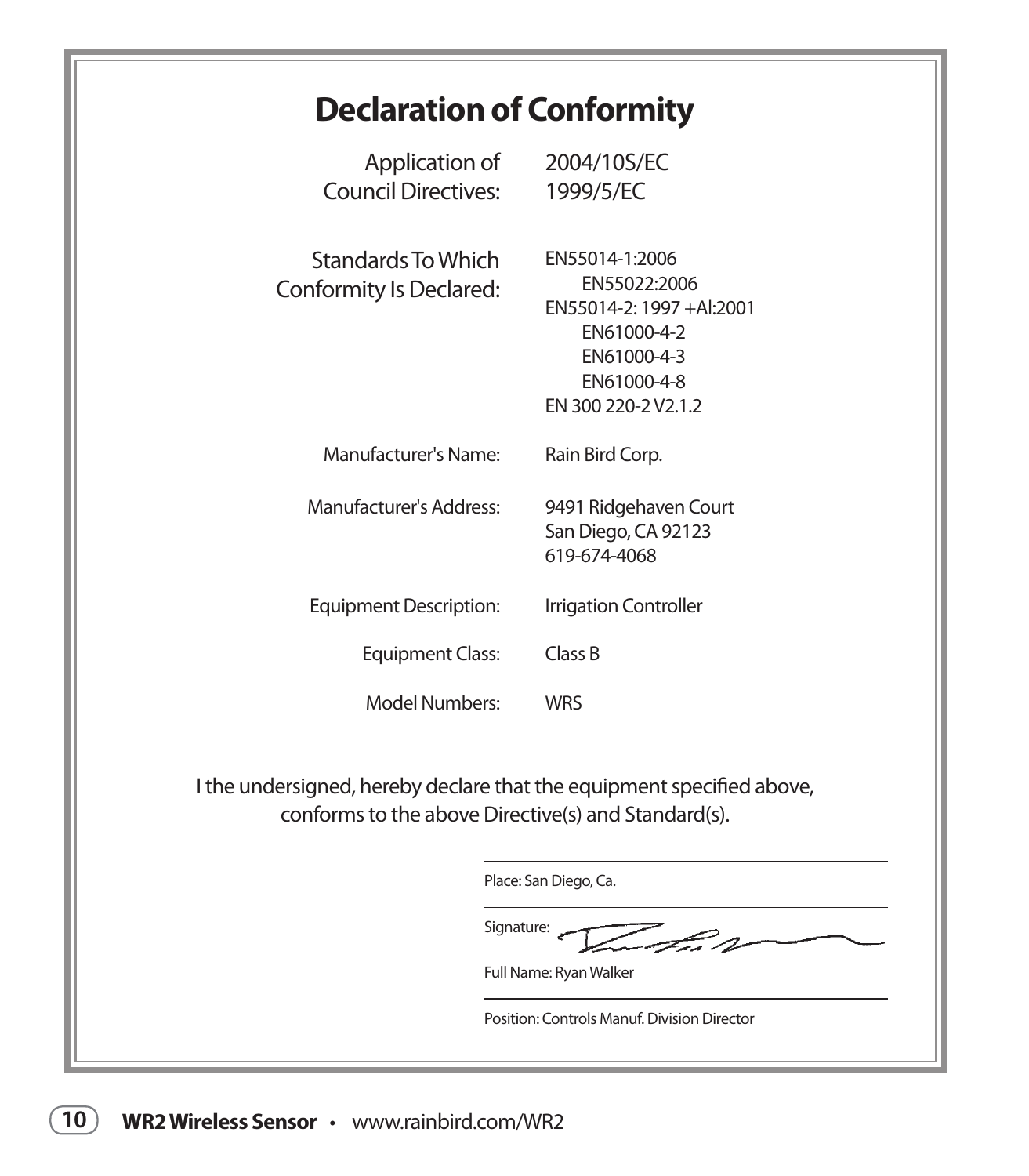### **Índice**

| Interferencias con otros dispositivos electrónicos 12          |
|----------------------------------------------------------------|
|                                                                |
|                                                                |
|                                                                |
|                                                                |
| Instalación del cableado entre la interfaz del control del     |
|                                                                |
| Íconos de la pantalla de la interfaz de control del WR2 15     |
|                                                                |
|                                                                |
|                                                                |
| Sincronización del sensor y la interfaz de control del WR2. 16 |
| Programación de los niveles preestablecidos 17                 |
|                                                                |
| Temperatura preestablecida (sólo en el sensor de heladas)17    |
|                                                                |
| Guardar, restablecer y restaurar los niveles 18                |
| Guardar los valores predeterminados por el instalador 18       |
| Restablecer los valores predeterminados por el instalador 18   |
| Restaurar los valores predeterminados por el instalador 18     |
|                                                                |
| Elección del lugar para el montaje del sensor 18               |
| Instrucciones para el montaje del sensor 19                    |
| Uso de varias unidades de interfaz de control del WR219        |
| Alertas y resolución de problemas del sensor inalámbrico       |
|                                                                |
|                                                                |

**EN** page 1

**ES**

**ES**

**FR**

page 22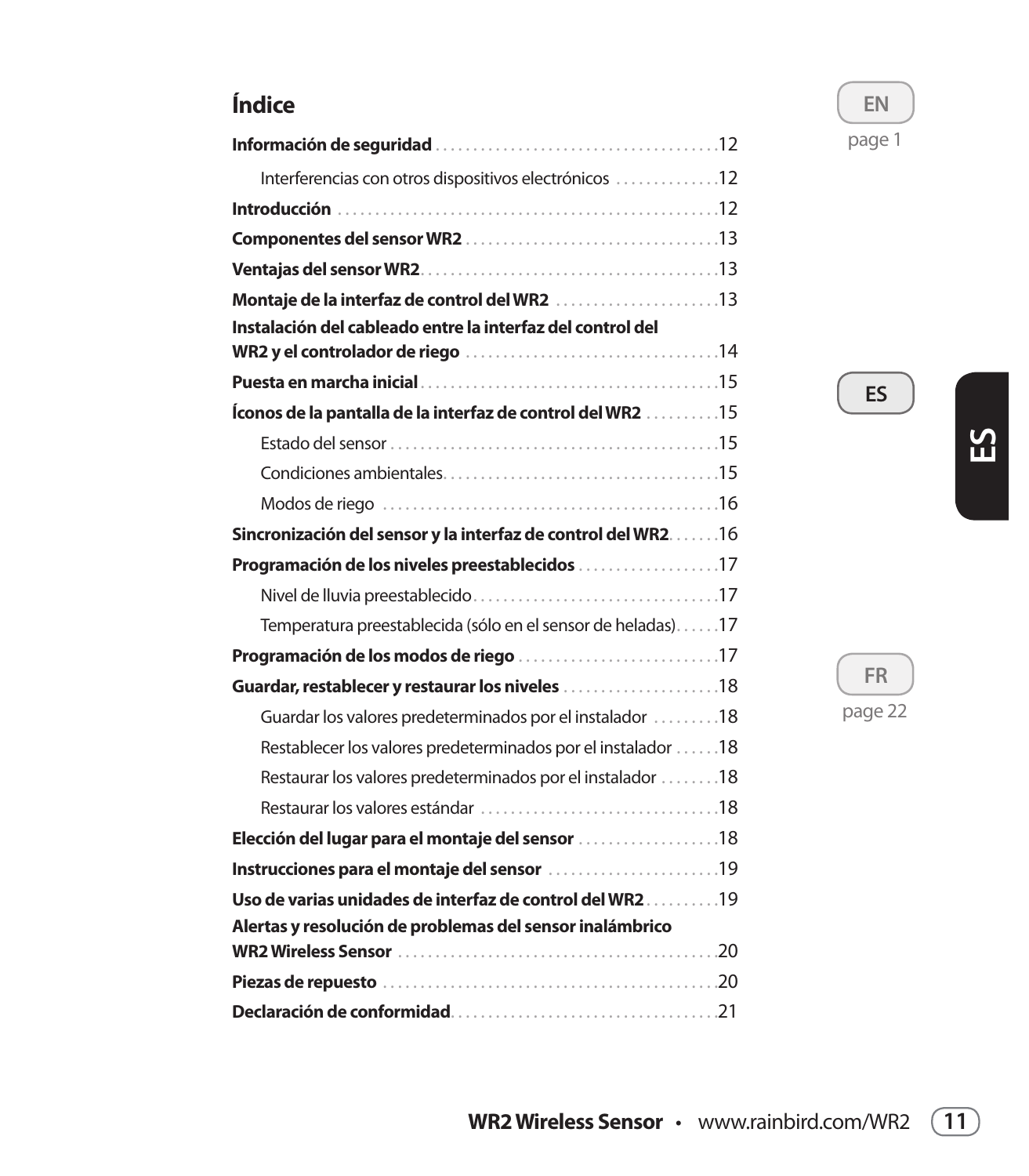## **Información de seguridad**

### **Símbolos utilizados en este manual:**



F **Este símbolo advierte al usuario de la presencia de "voltaje peligroso" sin aislamiento en el interior del producto, que podría ser suficiente para presentar riesgo de electrocutar.**



! **Este símbolo advierte al usuario de la presencia de instrucciones de funcionamiento o mantenimiento (servicio) importantes.**

### **Interferencias con otros dispositivos electrónicos**

Todos los transmisores de radio trasmiten energía a través del aire. Esta energía puede interferir con otros dispositi vos electrónicos que se encuentren en las proximidades del sensor inalámbrico WR2. Para reducir el riesgo de interferencias electrónicas:

- No coloque dispositivos electrónicos sensibles (ordenadores, teléfonos, radios, etc.) en las proximidades de la interfaz de control o del sensor.
- Utilice abrazaderas de ferrita en las conexiones o los cables de alimentación de los dispositivos electrónicos afectados.

Este dispositivo cumple las normas establecidas en la Parte 15 de la normativa de la Comisión Federal de Co municaciones de EE. UU. (FCC). Su funcionamiento debe cumplir las dos condiciones siguientes:

- Este dispositivo no debe ocasionar interferencias perjudiciales.
- Este dispositivo debe aceptar todas las interferencias recibidas, incluyendo las que puedan ocasionar un funcionamiento no deseado.



### EL CONTROLADOR DE RIEGO DEBE<br>AISLARSE MEDIANTE UN INTERRUP<br>DE APAGADO. **AISLARSE MEDIANTE UN INTERRUPTOR DE APAGADO.**



**EAS PILAS RETIRADAS DEL SENSOR SE<br>DEBEN DESECHAR DE ACUERDO CON<br>LAS NORMAS LOCALES. DEBEN DESECHAR DE ACUERDO CON LAS NORMAS LOCALES.** 



! **LOS CAMBIOS O MODIFICACIONES QUE NO HAYAN SIDO APROBADOS EXPRESA-MENTE POR LA PARTE RESPONSABLE DE LA CONFORMIDAD PODRÍAN ANULAR LA AUTORIZACIÓN AL USUARIO PARA UTILIZAR EL EQUIPO.**



## **Introducción**

### **Le felicitamos por haber adquirido el sensor inalámbrico WR2 Wireless Sensor.**

**El sensor de lluvia inalámbrico de Rain Bird** se ha diseñado para sistemas de riego residenciales y comerciales. Detecta automáticamente las precipitaciones e interrumpe el riego durante períodos de lluvia o de baja temperatura, lo que permite ahorrar agua y aumentar la vida útil del sistema de riego.

La lógica de programación permite interrumpir el riego mediante la función de apagado rápido o cuando la cantidad de lluvia supere el nivel preestablecido. De la misma manera, **el sensor de heladas** interrumpirá el riego cuando la lectura de temperatura del sensor se encuentre por debajo del nivel preestablecido.

El objetivo de Rain Bird es desarrollar productos y tecnologías que utilicen el aqua de la manera más eficiente posible. Los sensores de lluvia y de heladas son un ejemplo del compromiso de Rain Bird con el uso inteligente del agua. Este producto forma parte de la gama de soluciones de ahorro de agua de Rain Bird, que incluyen el sensor de humedad del terreno (SMRT-Y), las boquillas giratorias (Rotary Nozzles) y de la serie U, el ESP-SMT y el controlador ET Manager.

**Antes de instalar el sensor inalámbrico WR2 Wireless Sensor, lea las instrucciones o consulte la demostración de programación en www.rainbird.com/WR2. Para conectar correctamente los sensores de lluvia, consulte las instrucciones de instalación del controlador de su sistema de riego.**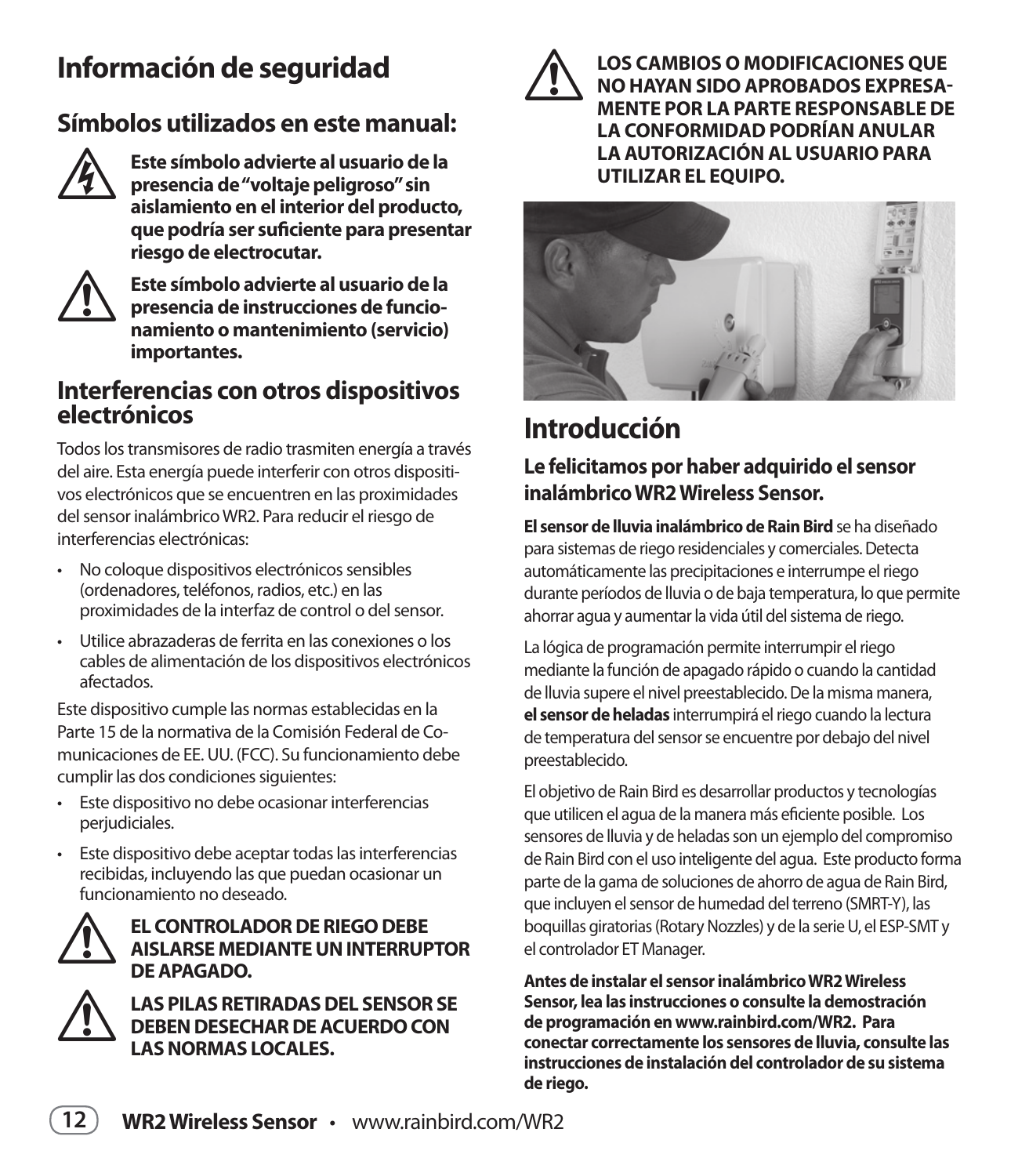## **Componentes del sensor WR2**

- Q**<sup>1</sup>** Interfaz de control del WR2
- Q**<sup>2</sup>** Sensor
- Q**<sup>3</sup>** Compartimento de la pila y pila de litio CR2032
- 4 Soporte de montaje del sensor
- Accesorios de montaje
- Q**<sup>6</sup>** Manual del usuario
- Q**<sup>7</sup>** Guía de referencia rápida
- Q**<sup>8</sup>** Etiquetas de la guía de referencia rápida del sensor WR2



*NOTA:* Herramientas necesarias para la instalación: taladro, broca y destornillador Phillips

## **Ventajas del sensor WR2**

- Todos los ajustes se programan mediante el dispositivo de interfaz de control del WR2
- · Dispone de íconos grandes y fáciles de entender para informar del modo de riego y el estado del sensor
- El indicador LED del sensor permite que una sola persona realice la configuración, lo que reduce el tiempo de instalación
- La pila se puede instalar y sustituir con facilidad
- Su aspecto es estético, sin antenas externas
- · La instalación es sencilla y el soporte autonivelante del sensor permite realizar el montaje en superficies planas o en canaletas de lluvia
- · El sistema de apagado rápido interrumpe el ciclo de riego activo cuando llueve
- El sistema de antena mejorado aumenta la fiabilidad de la señal y permite salvar la mayoría de los obstáculos que se encuentren en la línea visual

### **Montaje de la interfaz de control del WR2 1**

### **Elija un lugar cercano al controlador de riego.**



La longitud del cableado es de 76,2 cm<br>
(30 pulgadas), por lo que antes de mon<br>
dispositivo se debe comprobar que los **(30 pulgadas), por lo que antes de montar el dispositivo se debe comprobar que los cables lleguen fácilmente a los terminales de conexión del controlador de riego.** 

- Elija una superficie plana al lado del controlador de riego.
- Para obtener el máximo rendimiento. la interfaz de control del WR2 se debe instalar como mínimo a una altura de 1,5m (cinco pies) por encima del suelo.
- Se recomienda instalar la interfaz de control del WR2 lejos de fuentes de interferencia eléctrica (como transformadores, generadores, bombas, ventiladores y cajas de contadores de electricidad) y objetos metálicos, para maximizar el alcance de la comunicación.
- Utilice los accesorios de montaje suministrados. Fije la interfaz de control del WR2 a la pared.



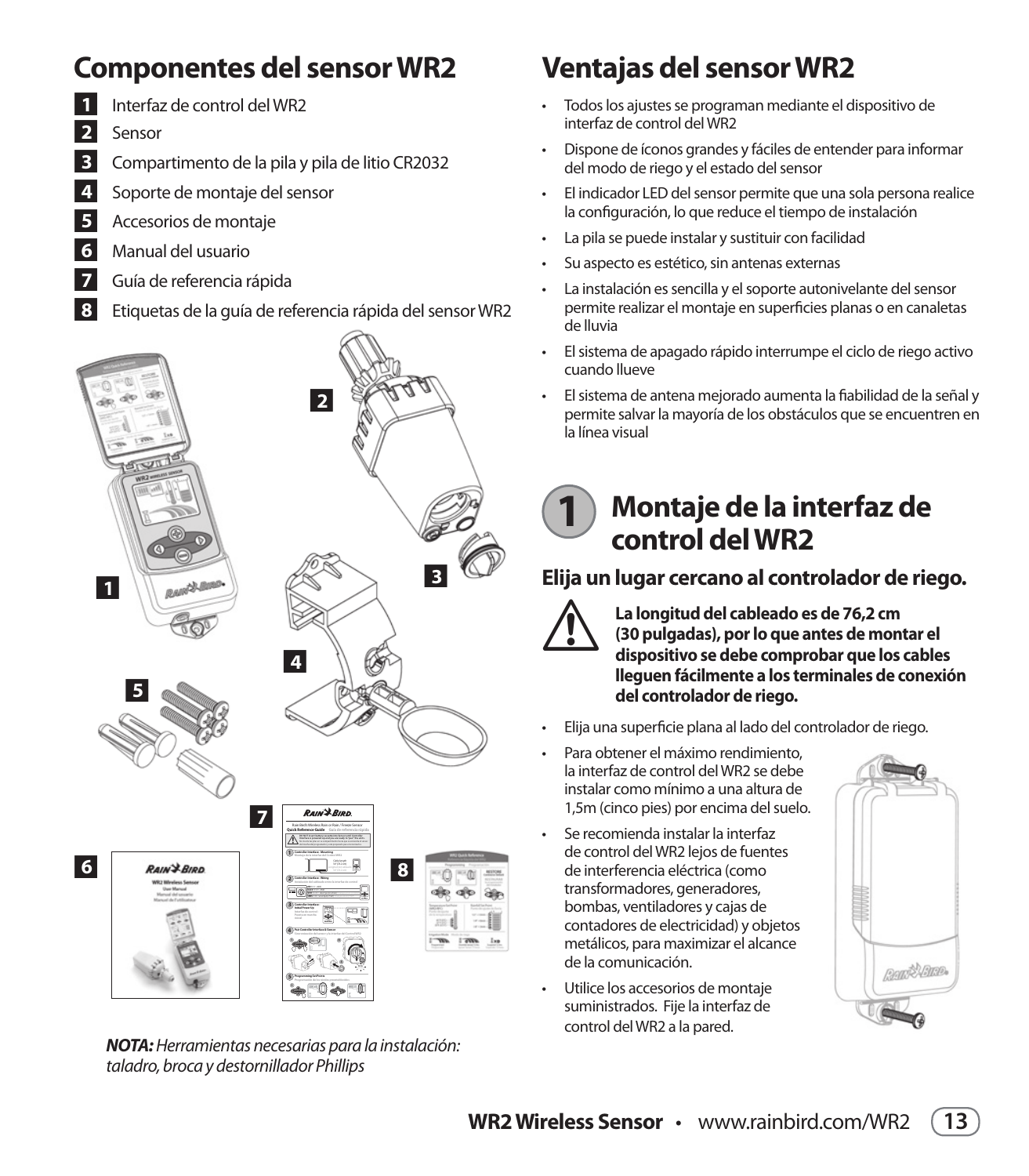

## **Instalación del cableado entre la interfaz de control del WR2 y el controlador de riego**



! **Esta unidad se ha diseñado para su instalación únicamente con circuitos de 24 VCA. No se debe utilizar con circuitos de 110 ó 220/230 VCA.** 



La interfaz de control del WR2 tiene 4 cables<br>que se deben conectar al controlador de rieg<br>Si el controlador no dispone de una fuente **que se deben conectar al controlador de riego. Si el controlador no dispone de una fuente de alimentación interna de 24 VCA, deberá empalmar los cables rojo y negro de la interfaz de control del WR2 a un transformador de 24 VCA (por ejemplo, el dispositivo de Rain Bird con numero de referencia 63747301S).**

### **Controladores con entradas para sensores (con o sin válvula principal / arranque de bomba)**



- 1. Desconecte la alimentación del controlador de riego.
- 2. Conecte los cables rojo y negro a la fuente de alimentación de 24 voltios de CA del controlador de riego.
- 3. Retire el "cable puente" entre los terminales del sensor (si lo hay).
- 4. Conecte los cables blanco y verde a las entradas del sensor.
- 5 Vuelva a conectar la alimentación del controlador de riego.



! **Compruebe que el interruptor del sensor en el panel del controlador de riego esté en la posición activa (active).** 

#### **Controladores sin entradas para sensores (con o sin válvula principal / arranque de bomba)**



- 1. Desconecte la alimentación del controlador de riego.
- 2. Conecte los cables rojo y negro a la fuente de alimentación de 24 voltios de CA del controlador de riego.
- 3. Desconecte los cables de la terminal común del controlador.
- 4. Conecte el cable verde a estos cables desconectados mediante un conector para cables.
- 5. Conecte el cable blanco a la terminal común del controlador.
- 6. Vuelva a conectar la alimentación del controlador de riego.



Compruebe que el interruptor del sensor en el<br>
panel del controlador de riego esté en la posici<br>
activa (active). **panel del controlador de riego esté en la posición activa (active).** 

### **Controladores ESP-MC y ESP LX Modular**



- 1. Desconecte la alimentación del controlador de riego.
- 2. Conecte el cable rojo al terminal de 24 voltios de CA del controlador de riego.
- 3. Conecte los cables verde y negro a uno de los terminales del sensor.
- 4. Conecte el cable blanco al terminal del otro sensor del controlador.
- 5. Vuelva a conectar la alimentación del controlador de riego.



Compruebe que el interruptor del sensor en el<br>
panel del controlador de riego esté en la posici<br>
activa (active). **panel del controlador de riego esté en la posición activa (active).** 

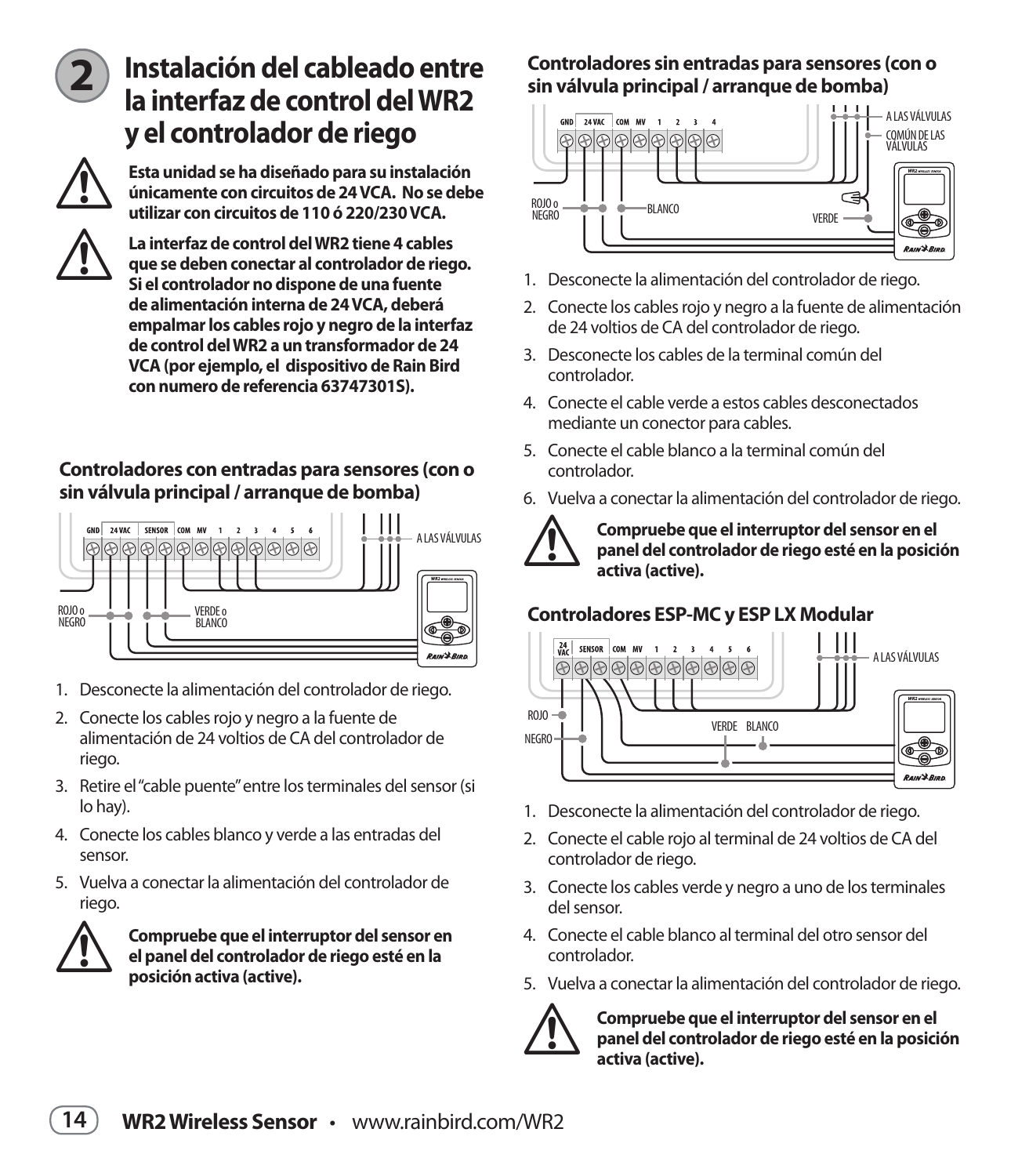

## **Puesta en marcha inicial**

Al aplica la corriente, la interfaz de control del WR2 muestra los íconos siguientes.



## **Íconos de la pantalla de la interfaz de control del WR2**

## **Estado del sensor**

#### **Carga restante de la pila:**

Cuatro (4) barras oscuras indican que la pila está completamente cargada. Sustituya la pila cuando sólo quede una (1) barra.



#### **Intensidad de la señal:** Indica

la intensidad de la señal de radio entre el sensor y la interfaz de control del WR2. Cuatro (4) barras oscuras indican que la intensidad de la señal es la máxima.

**Indicador del sensor / estado de sincronización:** El sensor y la interfaz de control del WR2 sincronizan las direcciones de comunicación. Los indicadores de carga de la pila e intensidad de la señal se encienden intermitentemente durante la sincronización y permanecen fijos cuando están sincronizados.





## **Condiciones ambientales**

#### **Nivel de lluvia preestablecido:**

Se puede elegir entre seis (6) niveles, que van desde 3 mm (1/8") a 13 mm (1/2"). Cuanto más próximo esté el nivel a la parte superior del ícono, mayor será la precipitación necesaria para que se interrumpa el riego.

#### **Indicador de lluvia:**

Indica la cantidad de lluvia aproximada en relación al nivel de lluvia preestablecido.

### **Indicador de cancelación por lluvia:**

Indica si el sensor ha interrumpido el riego porque se ha activado la función de apagado rápido o se ha alcanzado el nivel de lluvia preestablecido.







#### **Temperatura preestablecida (sólo en el sensor de heladas):**

Se puede elegir entre tres (3) niveles preestablecidos: 0,5 °C (33 °F), 3 °C (37 °F) o 5 °C (41 °F). Si se selecciona un nivel más bajo, se permitirá el riego con temperaturas más bajas.

#### **Indicador de temperatura (sólo en el sensor de heladas):**

Indica la temperatura aproximada en relación a la temperatura preestablecida.

#### **Indicador de cancelación por descenso de temperatura (sólo en el sensor de heladas):**

Sólo aparece cuando el sensor ha interrumpido el riego porque la lectura de temperatura se encuentra por debajo del límite preestablecido.







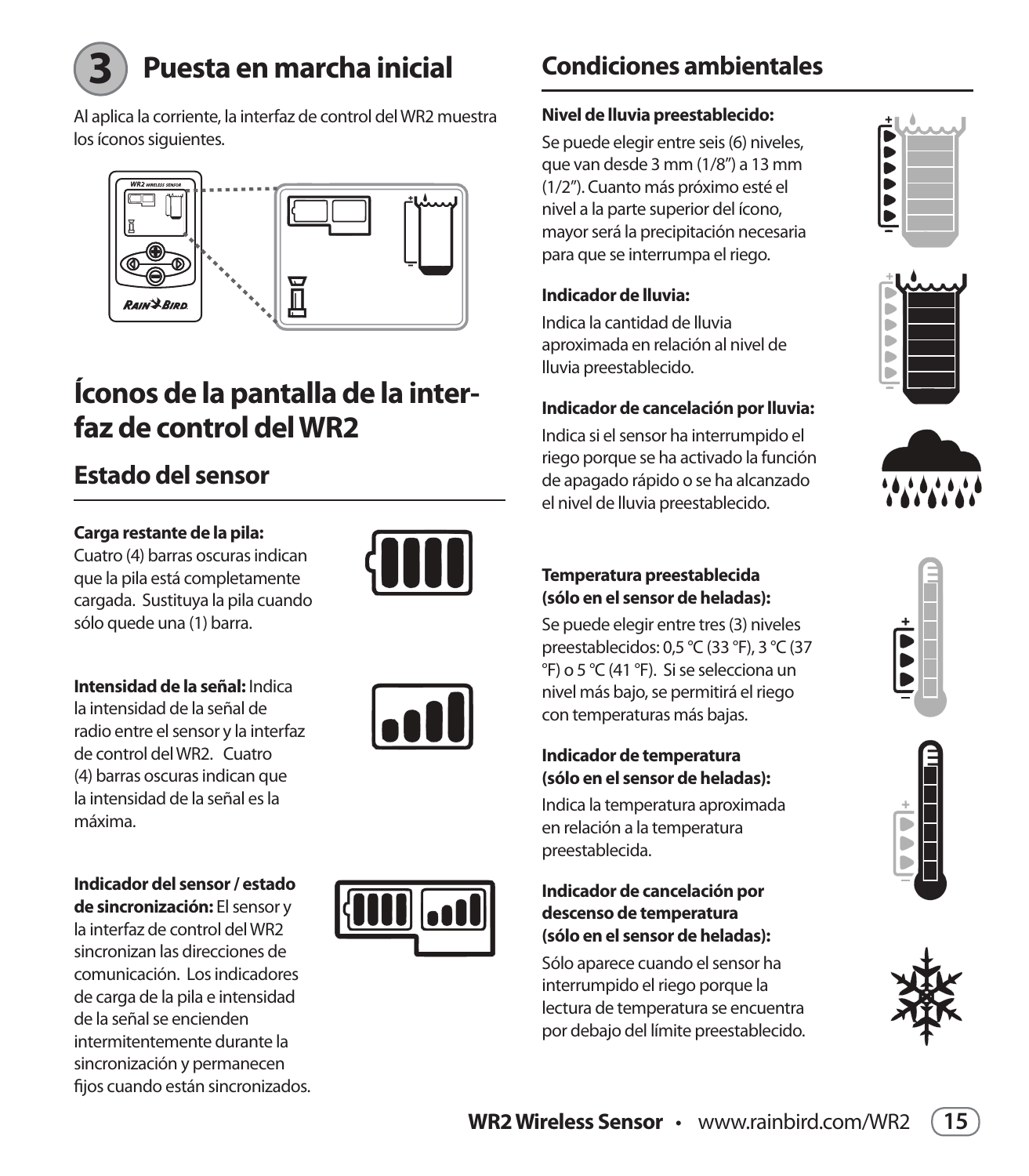### **Modos de riego**

#### **Riego programado:**

El sensor inalámbrico WR2 Wireless Sensor gestiona de manera



activa el controlador de riego. Cuando las condiciones ambientales alcanzan uno de los niveles preestablecidos o se activa la función de apagado rápido, se interrumpe el riego. Cuando se cancela el riego, aparecerán automáticamente una X y el indicador de interrupción correspondiente (lluvia, temperatura o ambos).

#### **Riego interrumpido durante 72 horas:**

El usuario ha elegido interrumpir temporalmente el riego durante 72 horas. Después de 72 horas, el sistema reanudará automáticamente el modo



de riego programado (Nota: si se cumplen los niveles preestablecidos, la X y el indicador de cancelación aparecerán al volver al modo de riego programado).

#### **Ignorar las indicaciones del sensor durante 72 horas:**

El usuario ha decidido permitir el riego según la programación independientemente de



las condiciones ambientales (incluso si el sensor detecta lluvia o helada). Después de 72 horas, el sistema reanudará automáticamente el modo de riego programado (Nota: si se cumplen los niveles preestablecidos, la X y el indicador de cancelación aparecerán al volver al modo de riego programado).



## **4 Sincronización del sensor y la interfaz de control del WR2**

**Una vez realizado el cableado entre la interfaz de control del WR2 y el controlador de riego, el sensor y la interfaz de control del WR2 deben establecer un enlace de comunicación por radio. Cuando se haya establecido el enlace, se considerará que el sensor y la interfaz de control del WR2 estarán "sincronizados".**

1. Para comenzar la secuencia de instalación, pulse y mantenga pulsados simultáneamente los dos botones de flecha de la interfaz de control del WR2.



- 2. Cuando el ícono "Indicador del sensor / Estado de sincronización" se encienda intermitentemente, retire la etiqueta de la parte inferior del sensor.
- 3. El ícono "Indicador del sensor / Estado de sincronización" se encenderá intermitentemente para indicarle que introduzca el compartimento de la pila con la pila en la parte inferior del sensor, como se muestra en la ilustración. Alinee la flecha del compartimento de la pila con el indicador de apertura de la parte inferior del sensor.





4. Gire el compartimento de la pila en el sentido de las aquias del reloj hasta el indicador de cierre. La luz de la parte inferior del sensor parpadeará una vez para indicar que el sensor está encendido.



**El indicador LED parpadea cuando el compartimento de la pila está cerrado**

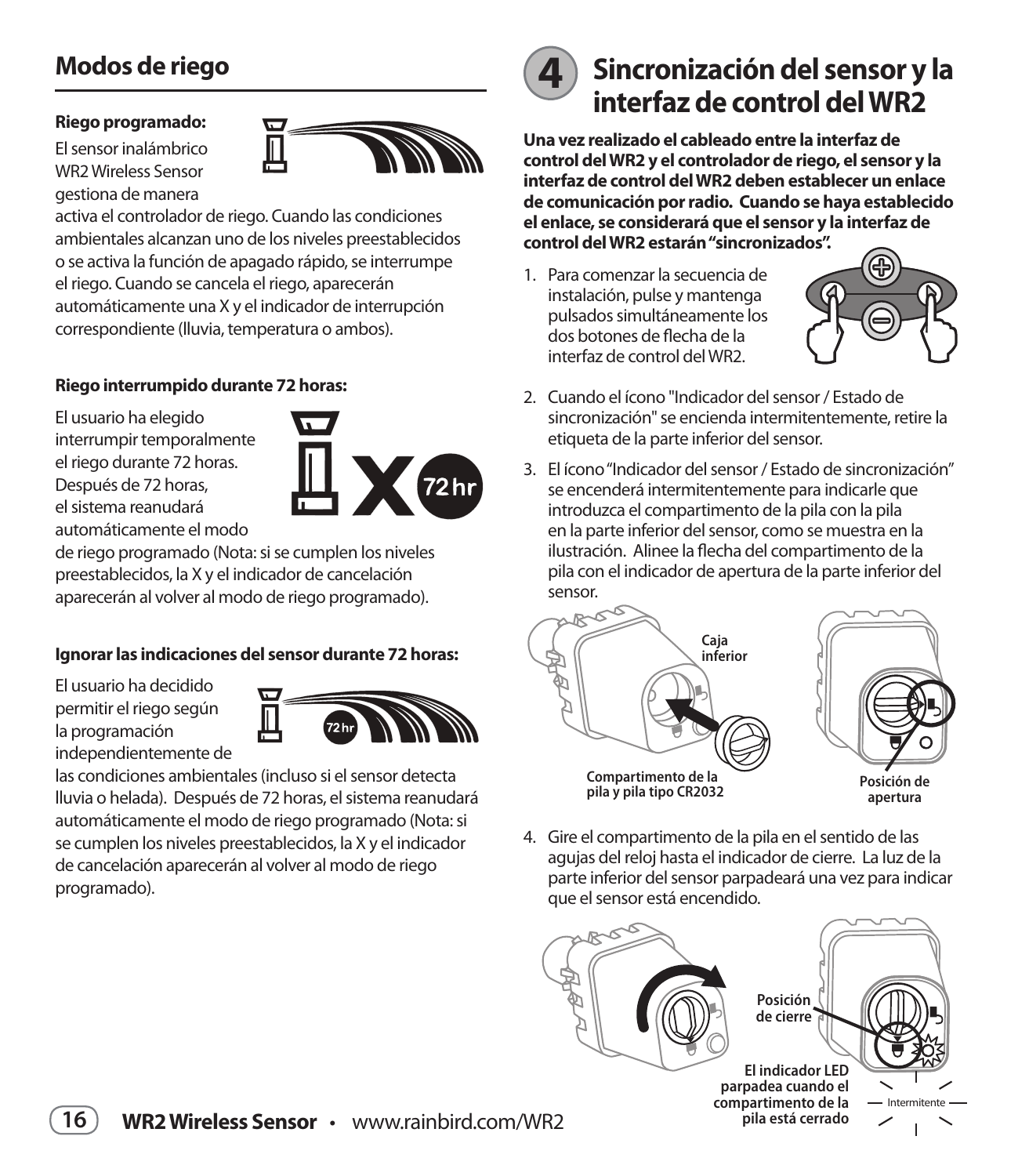5. El sensor estará correctamente sincronizado con la interfaz de control del WR2 cuando el ícono "Indicador del sensor / Estado de sincronización" deje de parpadear. Cuando se haya realizado la sincronización, la intensidad de la señal y la carga de la pila se indicarán mediante los íconos de la interfaz de control del WR2. Además, una luz intermitente en la parte inferior del sensor indica la intensidad de la señal durante 20 minutos después de realizarse correctamente la sincronización. Estas funciones de "autocomprobación" también indican que el sensor inalámbrico WR2 Wireless Sensor funciona correctamente

# **5**

## **Programación de los niveles preestablecidos**

El sensor inalámbrico WR2 Wireless Sensor permite al instalador establecer los niveles de lluvia y temperatura preestablecidos adecuados para las condiciones locales ambientales y del terreno. Alternativamente, el instalador también puede elegir utilizar los valores estándar: temperatura 3 °C (37 °F), lluvia 6 mm (¼″) y modo de "riego programado". Los valores estándar se programan en fábrica y son los que están activos después de realizar correctamente la sincronización.

## **Nivel de lluvia preestablecido**



1. Pulse los botones con la flecha derecha o izquierda del teclado para desplazarse al ícono del indicador de lluvia.



2. Cuando el ícono del indicador de lluvia se encienda intermitentemente, pulse el botón **+ / – (mas/menos)** del teclado para ajustar la programación. Cada pulsación del botón permite ajustar el nivel preestablecido. Se puede elegir entre seis (6) niveles, que van desde 3 mm (1/8") a 13 mm (1/2").



3. Pulse los botones con la flecha derecha o la flecha izquierda para aceptar los ajustes de la programación y avanzar al siguiente ícono.

## **Temperatura preestablecida (sólo en el sensor de heladas)**





- 1 Pulse los botones con la flecha derecha o izquierda del teclado para desplazarse al ícono del indicador de temperatura.
- 2. Cuando el ícono del indicador de temperatura se encienda intermitentemente, pulse el botón **+ / – (mas/menos)** del teclado para ajustar la programación. Seleccione uno de los tres ajustes de temperatura posibles: 0,5 °C (33 °F), 3 °C (37 °F)  $0.5 \text{ °C}$  (41 °F).
- 3. Pulse los botones con la flecha derecha o izquierda para aceptar los ajustes de la programación y avanzar al siguiente ícono.
- **Programación de los modos de riego**



**6**

- 1 Pulse los botones con la flecha derecha o izquierda del teclado para desplazarse al ícono del modo de riego.
- 2. Cuando el ícono del modo de riego se encienda intermitentemente, pulse el botón **+ / – (mas/menos)** del teclado para ajustar la programación. Establezca manualmente uno de los tres modos de riego posibles. Consulte la sección Modos de riego.
- 3. Pulse la flecha derecha o izquierda para aceptar los ajustes de la programación y avanzar al siguiente ícono.



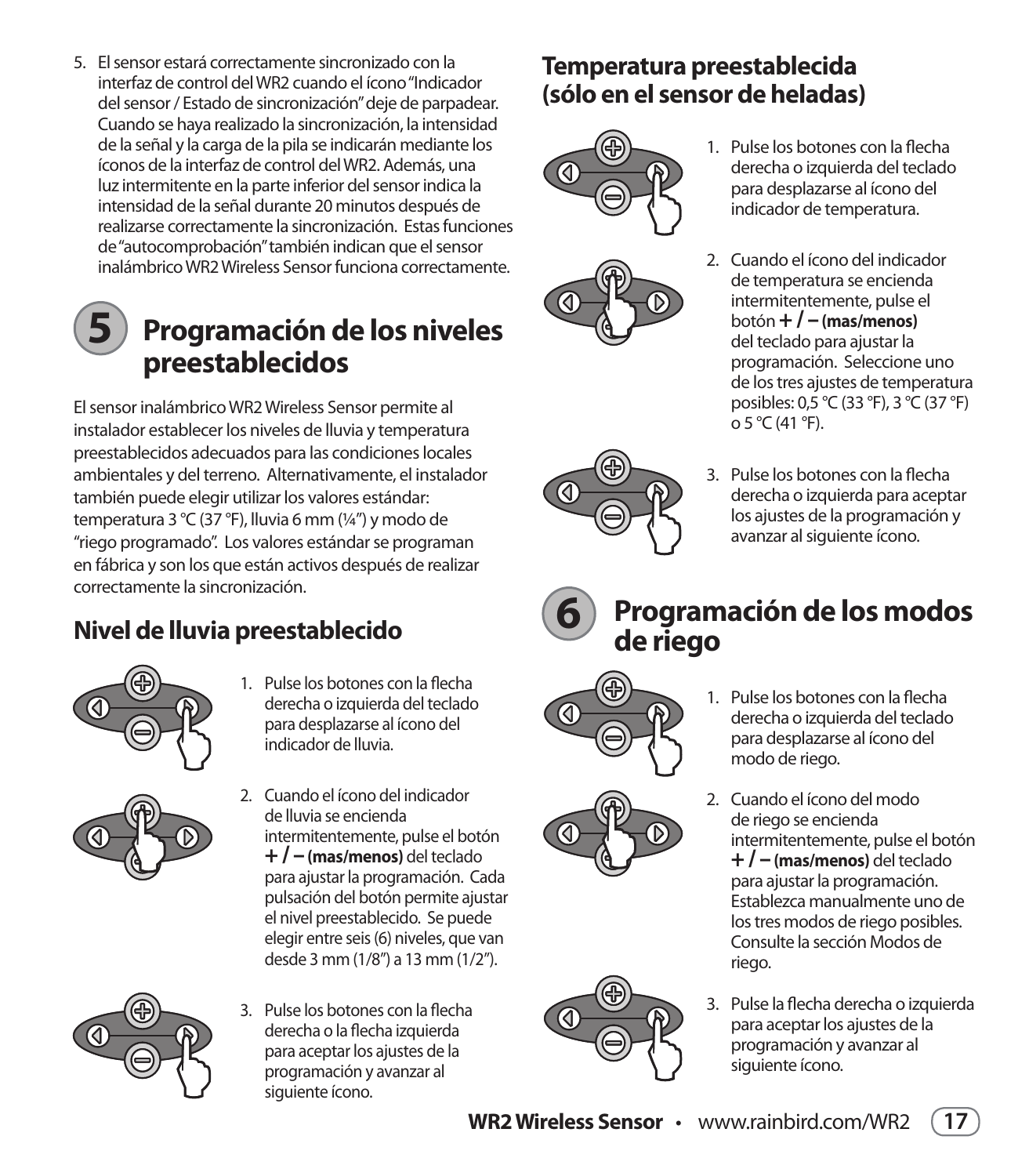# **restaurar los niveles**

### Guardar, restablecer y **Restaurar los valores estándar**

### **Guardar los valores predeterminados por el instalador**



**7**

Cuando la interfaz de control del WR2 haya sido completamente programada, pulse simultáneamente los botones **+ (mas)** y el boton de la flecha derecha durante cinco (5) segundos para guardar los valores predeterminados por el instalador. Todos los íconos programados se encenderán intermitentemente al unísono para indicar que se ha guardado el programa.

### **Restablecer los valores predeterminados por el instalador**

Los valores predeterminados por el instalador son los detalles de programación almacenados relativos a los niveles de lluvia y temperatura preestablecidos.

Para restablecer y quardar los detalles de la programación siga las indicaciones de las secciones **5** y **7** .

### **Restaurar los valores predeterminados por el instalador**

Si se cambia esta programación inadvertidamente, es muy sencillo restaurarla.



Pulse los botones  $+/-$ **(mas/menos)** simultáneamente durante cinco (5) segundos o hasta que la pantalla se ponga en blanco. Cuando vuelvan a aparecer los iconos, se habrán restaurado los valores predeterminados del instalador.



Pulse el botón – (menos) y el botón de flecha izquierda simultáneamente durante cinco (5) segundos o hasta que la pantalla se ponga en blanco para cancelar los valores predeterminados del instalador y restaurar los valores estándar: temperatura 3 °C (37 °F), lluvia 6 mm (¼") y modo de "riego programado". Cuando vuelvan a aparecer los iconos, se habrán activado los valores estándar.



## **Elección del lugar para el montaje del sensor**

### **El rango de alcance del sensor inalámbrico WR2 Wireless Sensor es de 213,4 metros (700 pies).**

• Una luz intermitente en la parte inferior del sensor indica la intensidad de la señal durante 20 minutos después de que se haya realizado correctamente la sincronización. El sensor actualiza la intensidad de la señal cada 3 segundos (1 intermitencia = intensidad aceptable de la señal, una serie de 4 intermitencias = intensidad máxima de la señal). Si la intensidad de la señal en un lugar no es la ideal, se debe probar a realizar la instalación en otro. Incluso unos pocos centímetros de diferencia pueden aumentar la intensidad de la señal.

| Señal                      | <b>LED del sensor</b> |
|----------------------------|-----------------------|
| <b>BUENA</b><br>Instalar   | 1-4 intermitencias    |
| <b>MALA</b><br>NO instalar | No intermitente       |

· Para realizar el montaje, elija un lugar en el que la lluvia caiga directamente sobre el sensor. Compruebe que el sensor no esté tapado por el alero del tejado, ramas de los árboles ni ningún otro obstáculo. Instale el sensor de Iluvia en una zona que reciba tanta lluvia y luz solar como el terreno. Asegúrese de montar el sensor por encima de la pulverización de los aspersores.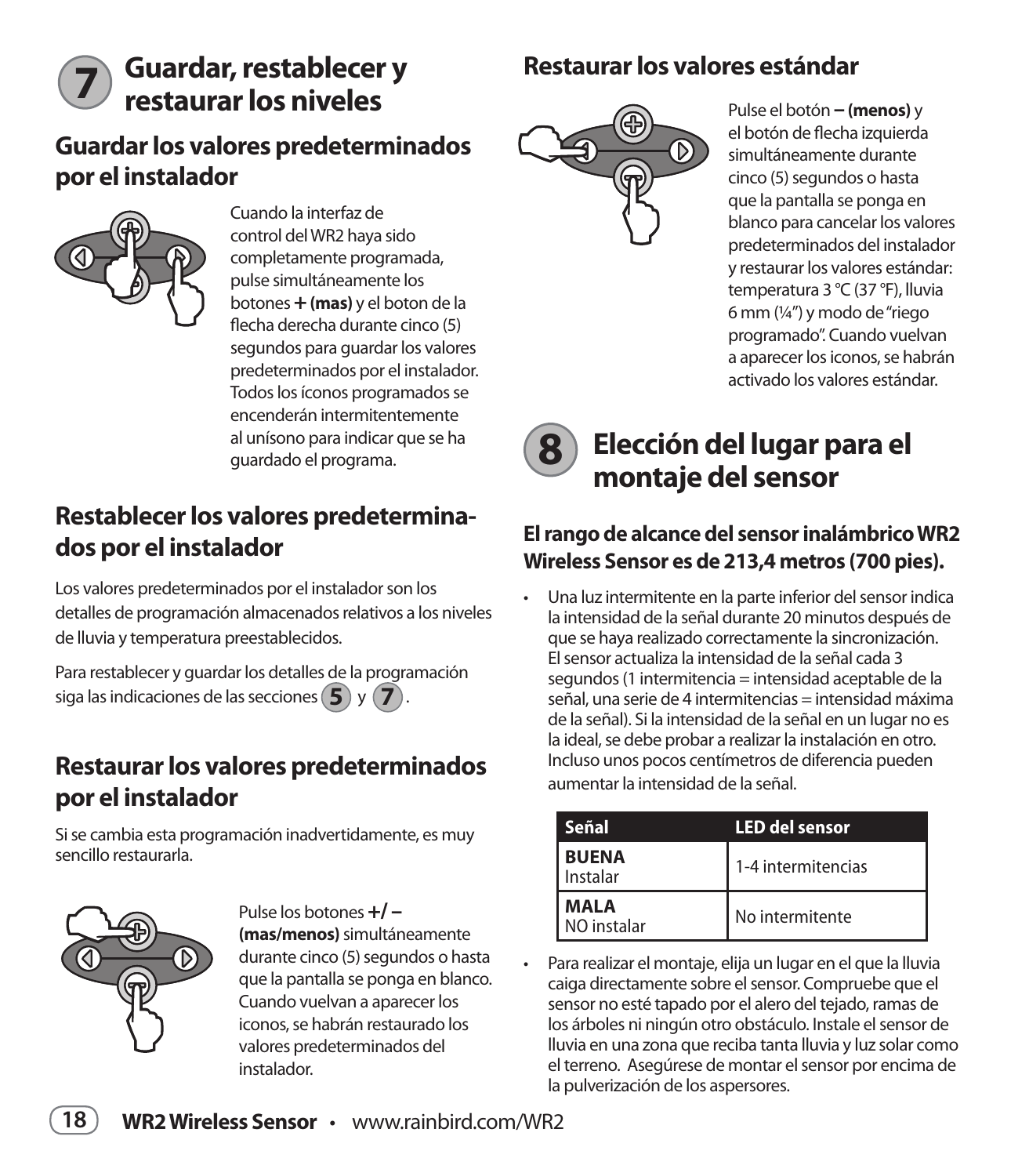### **Instrucciones para el montaje del sensor 9**

**Esta sección incluye instrucciones detalladas para instalar el sensor.** 

**Componentes del soporte del sensor:**



## **Conexión del soporte a una canaleta.**

Deslice la parte superior del soporte de fijación sobre el reborde de la canaleta. Gire el soporte hacia abajo sobre la canaleta como se muestra en los pasos de instalación siguientes.



### **Conexión del soporte a una superficie plana.**

Utilice las piezas suministradas para montar el soporte de fijación a una superficie plana, como una pared o una veria.



### **Instalación del sensor en el soporte de fijación.**

Para insertar el sensor en el soporte de fijación, debe retirar previamente la tapa del sensor. Sujete el cuerpo del sensor con una mano y gire suavemente la tapa con la otra mano. Deslice el cuello del sensor hacia arriba a través de la apertura del brazo de extensión. Vuelva a colocar la tapa. Cuando escuche un clic, significará que las dos pestañas del cuerpo del sensor han encajado completamente en la tapa.





## **Uso de varias unidades de interfaz de control del WR2**

Es posible sincronizar hasta cuatro (4) unidades de interfaz de control del WR2 con un (1) sensor.

- 1. Compruebe que todas las unidades de interfaz de control del WR2 estén encendidas.
- 2. Sincronice el sensor con la primera interfaz de control del WR2 de acuerdo a las indicaciones de la sección ( $\blacktriangle$ ).
- 3. Al acercarse a la segunda interfaz de control del WR2, retire el compartimento de la pila del sensor. Pulse simultáneamente ambos botones de flecha en la segunda interfaz de control del WR2. Espere 5 segundos.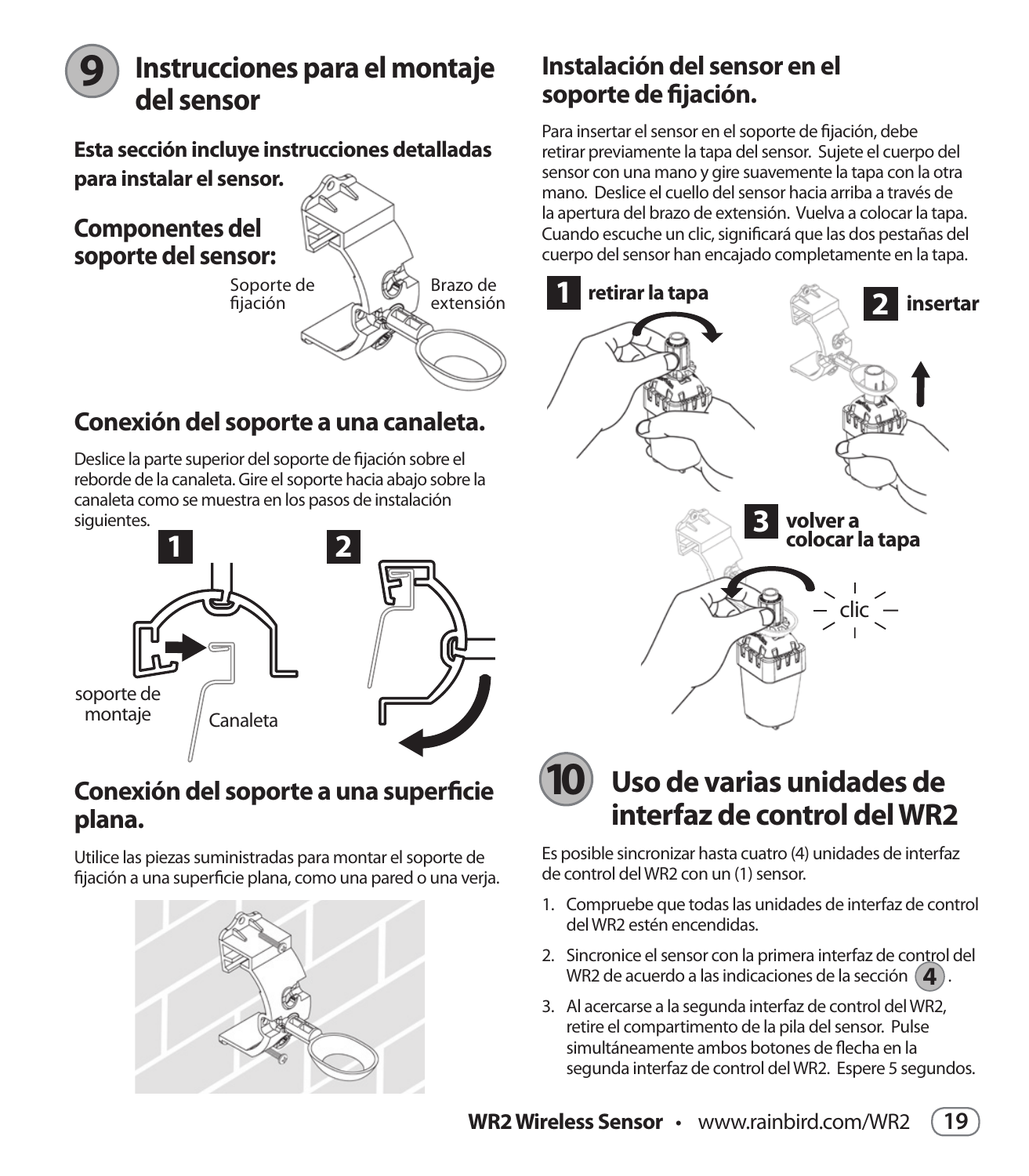Vuelva a colocar la pila en el sensor. El ícono "Indicador del sensor / Estado de sincronización" de la interfaz de control del WR2 dejará de parpadear cuando el sensor y el dispositivo estén sincronizados. Continúe con la pro gramación de la segunda interfaz de control del WR2.

- 4. Repita el paso 3 para sincronizar unidades de interfaz de control del WR2 adicionales con el sensor.
- 5. Si hay varias interfaces de control del WR2 sincronizadas con un único sensor, confíe únicamente en las indicaciones de intensidad de la señal de la pantalla LCD.

## **Alertas y resolución de problemas del sensor inalámbrico WR2 Wireless Sensor**

La tecnología de comunicación bidireccional exclusiva de los sensores de lluvia y de heladas de Rain Bird permite supervisar continuamente el estado del sensor y transmiten las siguientes alertas a la interfaz de control del WR2.

| <b>Alerta</b>                                   | <b>Pantalla LCD</b>                                                                                                              | <b>Descripción</b>                                                                                                                                                                                                              | <b>Solución</b>                                                                                                                                                                                                                                                                                                                                                                                                                                                       |
|-------------------------------------------------|----------------------------------------------------------------------------------------------------------------------------------|---------------------------------------------------------------------------------------------------------------------------------------------------------------------------------------------------------------------------------|-----------------------------------------------------------------------------------------------------------------------------------------------------------------------------------------------------------------------------------------------------------------------------------------------------------------------------------------------------------------------------------------------------------------------------------------------------------------------|
| Error de puesta en<br>marcha inicial            | La pantalla LCD está en<br>blanco                                                                                                | No aparece la pantalla de encen-<br>dido inicial ni los íconos, lo que<br>indica que la interfaz de control del<br>WR2 no recibe corriente.                                                                                     | Compruebe si el cableado entre la interfaz de<br>control y el controlador de riego es correcto.                                                                                                                                                                                                                                                                                                                                                                       |
| No hay<br>ningún sensor<br>sincronizado         | El ícono "Indicador del<br>sensor / Estado de<br>sincronización" sigue<br>intermitente                                           | Durante la instalación: El sensor no<br>sincroniza ni se comunica con la<br>interfaz de control del WR2.                                                                                                                        | 1. Sincronice el sensor (consulte la sección $(4)$ ).<br>2. Si el paso 1 no corrige el problema, compruebe/<br>sustituya la pila.                                                                                                                                                                                                                                                                                                                                     |
| El sensor ha<br>dejado de estar<br>sincronizado | El ícono "Indicador del<br>sensor / Estado de<br>sincronización" no indica la<br>carga de la pila o la intensidad<br>de la señal | Después de que el sensor<br>inalámbrico WR2 Wireless Sensor<br>esté funcionamiento: El sensor<br>que no indique la carga de la pila /<br>intensidad de la señal a la interfaz<br>de control del WR2 ya no está<br>sincronizado. | 1. En primer lugar, compruebe / sustituya la<br>pila. Al instalar una pila nueva, el sensor retoma<br>automáticamente la conexión con la interfaz de<br>control del WR2.<br>2. Si sustituye un sensor que ya estaba sincroni-<br>zado con la interfaz de control del WR2, deberá<br>sincronizar el nuevo sensor.                                                                                                                                                      |
| Carga de la pila<br>baja                        | El ícono "Carga restante de la<br>pila" sólo tiene una (1) barra<br>iluminada                                                    | El sensor ha transmitido una señal<br>para indicar que la carga de la pila<br>es baja.                                                                                                                                          | Sustituya la pila.<br>1. Retire el compartimento de la pila del sensor.<br>2. Extraiga la pila del compartimento.<br>3. Inserte la nuevas pila respetando la polaridad<br>indicada en la etiqueta del compartimento.<br>4. Inserte el compartimento de la pila en el sensor.<br>5. El indicador LED del sensor se encenderá una<br>vez para indicar que está encendido.<br>En condiciones de funcionamiento normales, la<br>pila debería durar cuatro (4) años o más. |

## **Piezas de repuesto**

- $\cdot$  Pila WR2 nº 651009S
- Conjunto de disco WR2 nº 637810S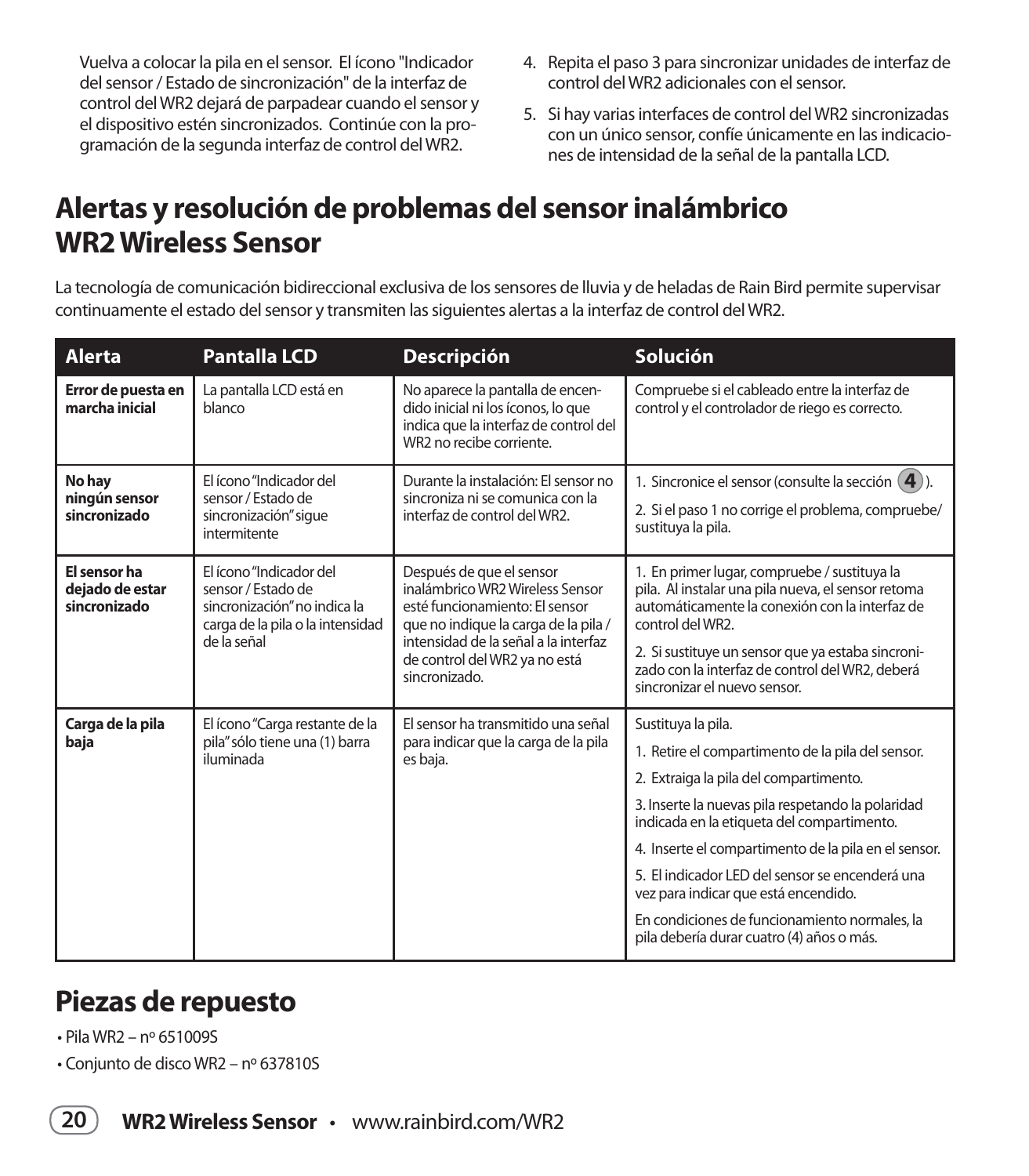## **Declaración de conformidad**

| Directivas del Consejo<br>aplicadas:                                                                             | 2004/10S/EC<br>1999/5/EC                                                                                                       |  |  |
|------------------------------------------------------------------------------------------------------------------|--------------------------------------------------------------------------------------------------------------------------------|--|--|
| Normas que cumple el<br>dispositivo:                                                                             | EN55014-1:2006<br>EN55022:2006<br>EN55014-2: 1997 +Al:2001<br>EN61000-4-2<br>EN61000-4-3<br>EN61000-4-8<br>EN 300 220-2 V2.1.2 |  |  |
| Nombre del fabricante:                                                                                           | Rain Bird Corp.                                                                                                                |  |  |
| Dirección del fabricante:                                                                                        | 9491 Ridgehaven Court<br>San Diego, CA 92123 EE. UU.<br>619-674-4068                                                           |  |  |
| Descripción del equipo:                                                                                          | Controlador de riego                                                                                                           |  |  |
| Clase de equipo:                                                                                                 | Clase B                                                                                                                        |  |  |
| Números de modelos:                                                                                              | <b>WRS</b>                                                                                                                     |  |  |
| El abajo firmante declara que el equipo especificado anteriormente cumple las<br>Directivas y Normas anteriores. |                                                                                                                                |  |  |

Lugar: San Diego, Ca., EE. UU.

Firmado: - 200

Nombre completo: Ryan Walker

Cargo: Director, División de fabricación de controles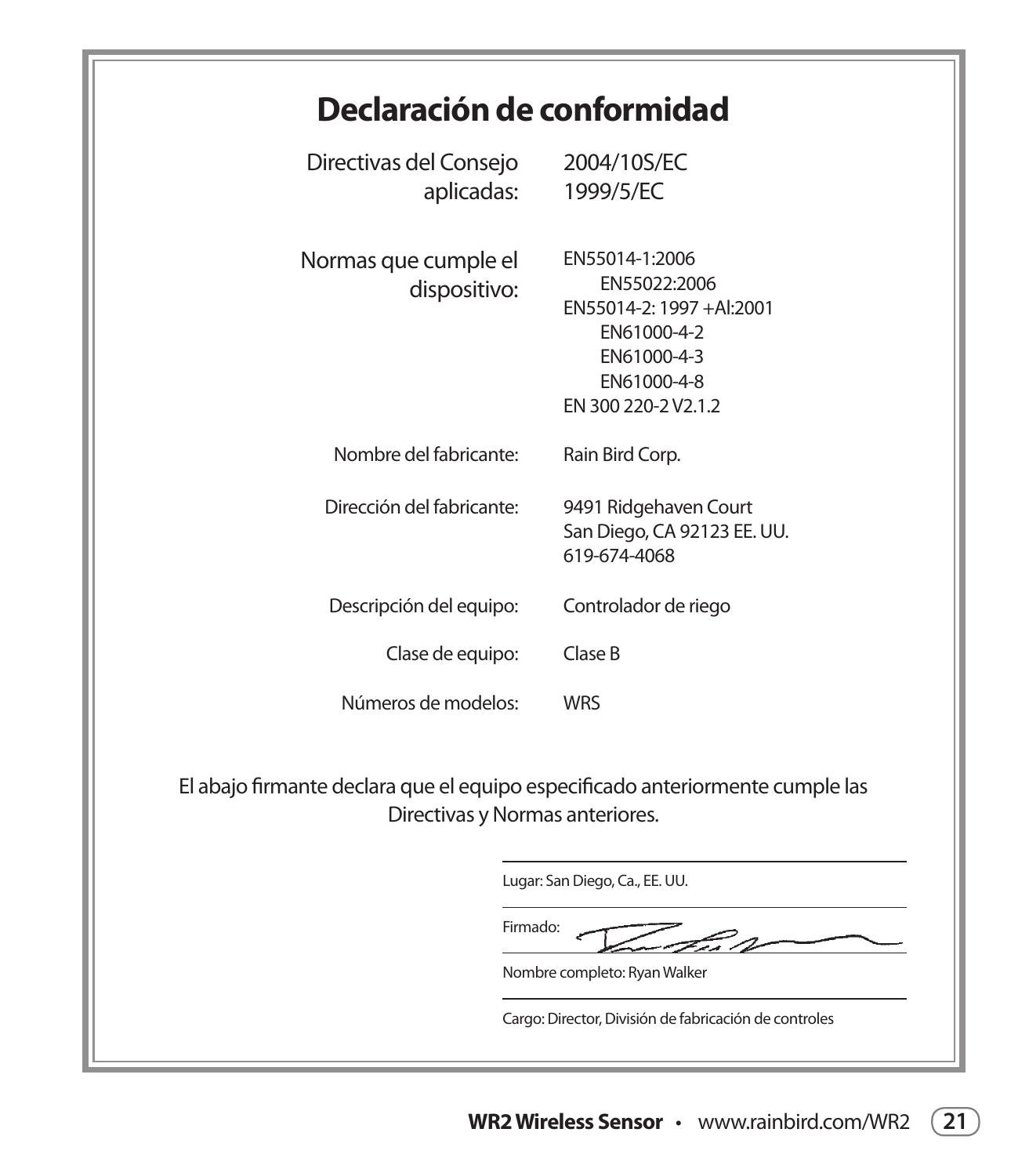## **EN** page 1

**ES** page 11

**FR**

## **Table des matières**

| Interférence avec d'autres dispositifs électroniques23              |  |
|---------------------------------------------------------------------|--|
|                                                                     |  |
|                                                                     |  |
|                                                                     |  |
| Montage de l'interface programmateur 24                             |  |
| Raccordement de l'interface programmateur au                        |  |
|                                                                     |  |
| Icônes d'affichage de l'interface programmateur 26                  |  |
|                                                                     |  |
|                                                                     |  |
|                                                                     |  |
| Synchronisation de la sonde et de l'interface programmateur 27      |  |
| Programmation des valeurs de référence 28                           |  |
| Valeur de référence pour les précipitations pluvieuses28            |  |
| Valeur de référence pour la température (Sonde de pluie/gel         |  |
| Programmation des modes d'irrigation28                              |  |
| Enregistrement, réinitialisation et rétablissement des réglages .29 |  |
| Enregistrement des réglages par défaut 29                           |  |
| Réinitialisation des réglages par défaut 29                         |  |
|                                                                     |  |
| Rétablissement du réglage standard 29                               |  |
| Sélection de l'emplacement de la sonde 29                           |  |
| Instructions de montage de la sonde 30                              |  |
| Utilisation de plusieurs interfaces programmateur 30                |  |
| Alertes et dépannage de la sonde WR2 Wireless Sensor 31             |  |
|                                                                     |  |
|                                                                     |  |

**FR**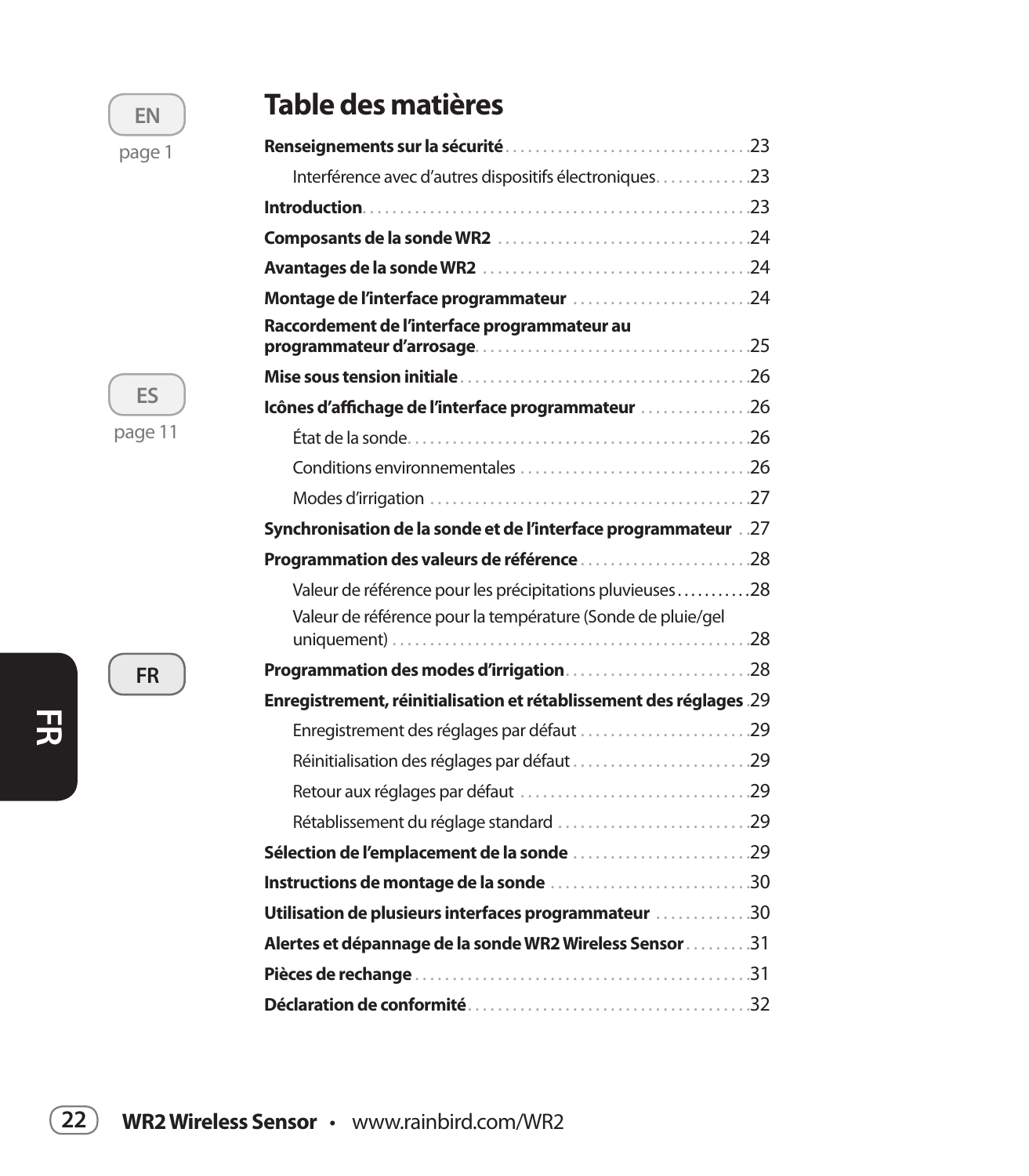## **Renseignements sur la sécurité Symboles utilisés dans ce manuel :**



Avertit l'utilisateur de la présence d'une<br>
« tension dangereuse » non isolée dans le<br>
boîtier du produit, dont l'intensité peut **« tension dangereuse » non isolée dans le boîtier du produit, dont l'intensité peut présenter un risque de choc électrique.**



! **Avertit l'utilisateur d'une directive importante relative au fonctionnement ou à l'entretien courant.**

### **Interférence avec d'autres dispositifs électroniques**

Tous les émetteurs radio transmettent de l'énergie. Cette énergie peut interférer avec d'autres dispositifs électro niques très proches de la sonde WR2 Wireless Sensor. Pour réduire le risque d'interférence électrique :

- Ne placez aucun dispositif électronique sensible (ordinateur, téléphone, radio) très proche de l'interface programmateur ou de la sonde.
- Utilisez des ferrites à clipser sur les connexions ou les câbles d'alimentation du ou des dispositifs électroniques affectés.

Ce dispositif est conforme à la section 15 du règlement de la FCC (Federal Communications Commission). Le fonctionnement est suiet aux deux conditions suivantes :

- Ce dispositif ne peut pas causer d'interférence nuisible, et
- Ce dispositif doit accepter toute interférence reçue, y compris une interférence pouvant causer un fonctionnement indésirable



### LE PROGRAMMATEUR D'ARROSAGE DOIT<br>
ETRE ISOLÉ PAR UN DISJONCTEUR OU UN<br>
INTERRUPTEUR D'ARRÊT. **ÊTRE ISOLÉ PAR UN DISJONCTEUR OU UN INTERRUPTEUR D'ARRÊT.**



LES PILES RETIRÉES DE LA SONDE DOIVENT ÊTRE ÉLIMINÉES CONFO **DOIVENT ÊTRE ÉLIMINÉES CONFORMÉ-MENT À LA RÉGLEMENTATION LOCALE EN VIGUEUR.** 



! **TOUS CHANGEMENTS OU MODIFICA-TIONS NON APPROUVÉS EXPRESSÉ-MENT PAR LA PARTIE RESPONSABLE DE LA CONFORMITÉ PEUVENT ANNULER L'AUTORISATION DE L'UTILISATEUR À UTILISER L'ÉQUIPEMENT.**



## **Introduction**

### **Félicitations! Vous venez d'acquérir la sonde WR2 Wireless Sensor.**

**La sonde de pluie sans fil Rain Bird** est conçue pour les installations d'arrosage résidentielles et commerciales. Elle permet d'économiser de l'eau et de prolonger la durée de vie du système d'arrosage en détectant automatiquement les précipitations et en interrompant l'arrosage en cas de pluie et de température basse.

La logique de programmation peut interrompre l'arrosage à l'aide de la fonction « Arrêt rapide » ou quand la hauteur de précipitation dépasse la valeur de référence pour les précipitations pluvieuses. De même, la sonde de pluie/ **gel sans fil** interrompt l'arrosage quand le relevé de température de la sonde est inférieur à la valeur de référence pour la température.

Rain Bird est consacrée au développement de produits et de technologies permettant d'utiliser l'eau le plus efficacement possible. La sonde de pluie et de pluie/gel témoigne de l'engagement de Rain Bird envers « l'Utilisation intelligente de l'eau ». Ce produit fait partie de la gamme des solutions Rain Bird pour la conservation de l'eau, qui comprend la sonde d'humidité du sol, les buses série U et type rotary, l'ESP-SMT et les programmateurs de gestion d'évapotranspiration (ET).

**Veuillez lire l'intégralité de ce mode d'emploi ou consultez la démonstration de programmation ( www.rainbird.com/WR2) avant d'installer votre sonde WR2 Wireless Sensor. N'oubliez pas de consulter les instructions d'installation de votre programmateur d'arrosage pour la connexion correcte des sondes de pluie.**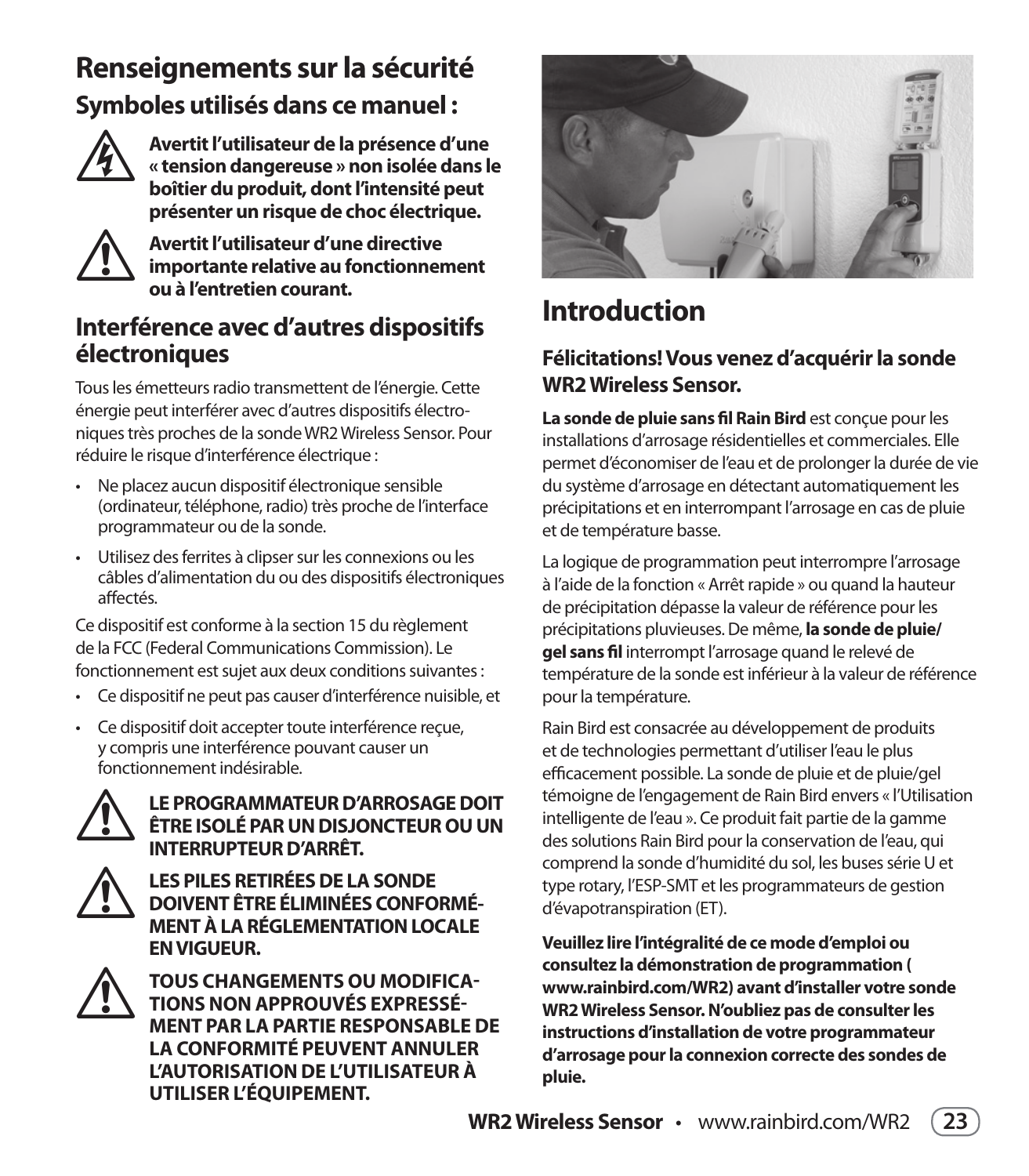## **Composants de la sonde WR2**



- **1** Interface programmateur
- **2** Sonde
- **3** Compartiment  $\ddagger$  piles et pile lithium CR2032
	- Support de fixation de la sonde
- **5** Ferrure de fixation
- **6** Manuel de l'utilisateur
- **7** Guides de référence rapide
- Q**<sup>8</sup>** Étiquettes de référence rapide pour la sonde WR2

## Q**2**  $\frac{1}{\sqrt{2}}$   $\frac{1}{\sqrt{2}}$   $\frac{1}{\sqrt{2}}$   $\frac{1}{\sqrt{2}}$   $\frac{1}{\sqrt{2}}$ Q**4** Q**5 RAIN & BIRD** Q**7** Rain Bird's Wireless Rain or Rain / Freeze Sensor **Quick Reference Guide Guía de referencia rápida**  $\mathbb{A}$ **Montaje de la interfaz del Control WR2 1 6** RAIN<sup>\$</sup>*BIRD* **Q Q Q Q Q Q Q Q** Cable length







*REMARQUE :* Outils nécessaires pour l'installation : perceuse, mèche et tournevis cruciforme

## **Avantages de la sonde WR2**

- Tous les réglages sont programmés par l'interface programmateur.
- Mode d'irrigation et état de la sonde indiqués par des icônes de grande taille qui sont faciles à comprendre.
- L'indicateur DEL de sonde permet d'effectuer la configuration par une personne, ce qui réduit la durée de l'installation.
- Installation et remplacement aisés de la pile.
- Design attrayant, sans antennes externes.
- Le support de fixation de la sonde à mise à niveau automatique se monte facilement sur des surfaces planes ou des gouttières.
- « Arrêt rapide » interrompt le cycle d'arrosage actif en cas de pluie.
- Le réseau d'antennes haut de gamme apporte une haute fiabilité du signal qui permet de surmonter la plupart des obstacles en visibilité directe.

### **Montage de l'interface programmateur 1**

**Choisissez un emplacement proche du programmateur d'arrosage.**



Le câble mesure 76,2 cm (30 pouces), alors<br>avant de monter l'interface, assurez-vous q<br>câble atteint aisément les bornes de conne **avant de monter l'interface, assurez-vous que le câble atteint aisément les bornes de connexion du programmateur d'arrosage.** 

- Choisissez une surface plane adjacente au programmateur d'arrosage.
- Pour des performances optimales, l'interface programmateur doit être installée au minimum à 1,5 m (5 pieds) au-dessus du sol.
- Il est recommandé d'installer l'interface programmateur à distance des sources d'interférence électromagnétique (transformateurs, générateurs, pompes, ventilateurs ou compteurs électriques, par exemple).
- Utilisez la ferrure de fixation incluse. Fixez l'interface programmateur au mur.

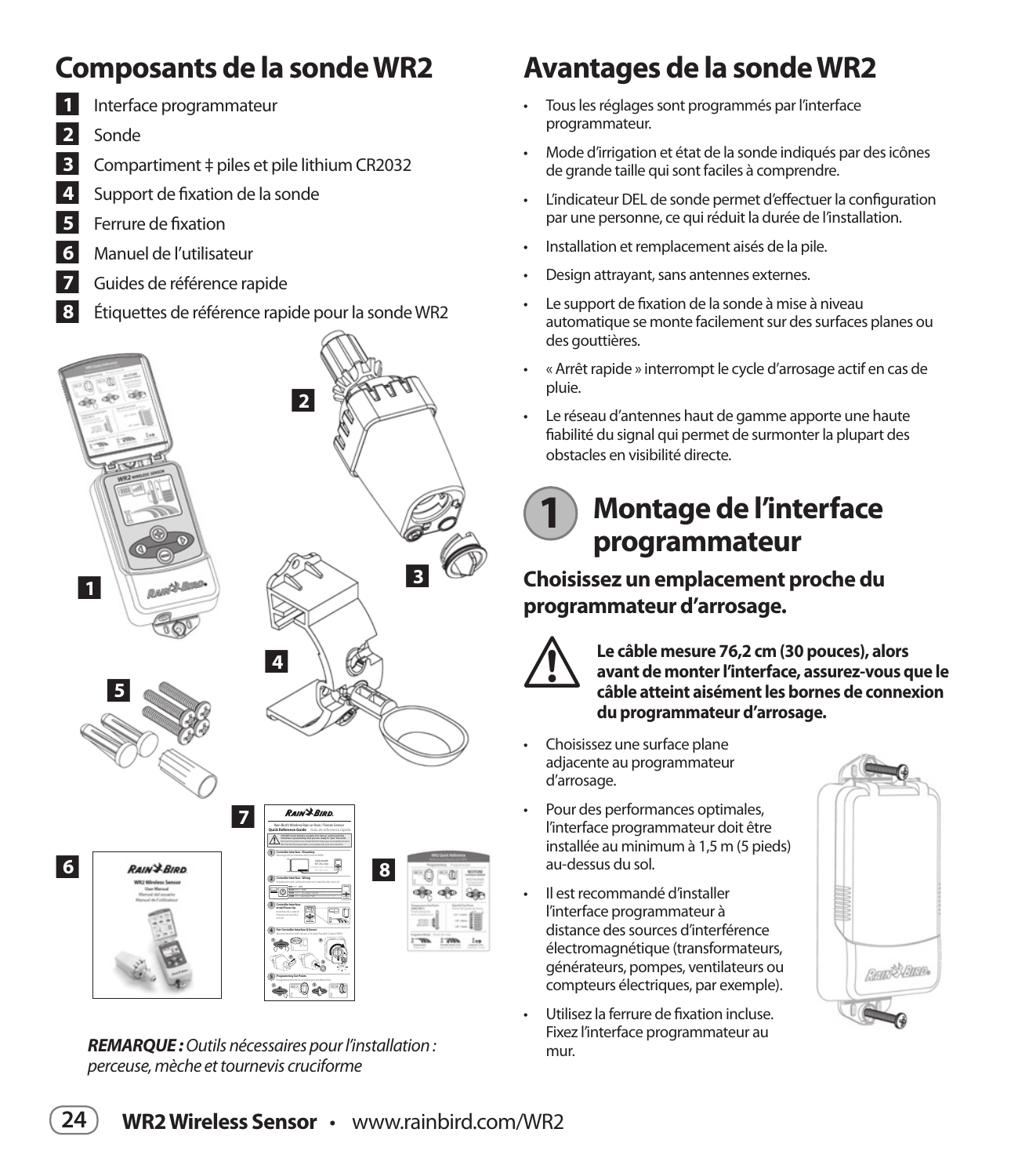

## **Raccordement de l'interface programmateur au programmateur d'arrosage**



! **Ce produit est conçu pour être installé avec des circuits 24 V CA uniquement. Ne l'utilisez pas avec des circuits 110 ou 220/230 V CA.** 



! **L'interface programmateur possède 4 fils, qui d'arrosage. Si votre programmateur ne comporte doivent être raccordés au programmateur pas une source d'alimentation interne 24 V CA, vous devez raccorder les fils rouge et noir de l'interface programmateur à un transformateur 24 V CA (exemple : numéro de référence Rain Bird 63747301S).**

#### **Programmateurs munis d'entrées de sonde (avec ou sans démarrage de pompe/vanne générale)**



- 1. Débranchez l'alimentation du programmateur d'arrosage.
- 2. Raccordez les fils rouge et noir à l'alimentation 24 V CA sur le programmateur d'arrosage.
- 3. Retirez le « cavalier » situé entre les bornes de la sonde, s'il y en a.
- 4. Raccordez les fils blanc et vert aux entrées de sonde.
- 5. Rebranchez l'alimentation du programmateur d'arrosage.



! **Assurez-vous que l'interrupteur de la sonde se trouvant sur le panneau du programmateur d'arrosage est activé.** 

### **Programmateurs dépourvus d'entrées de sonde (avec ou sans démarrage de pompe/vanne générale)**



- 1. Débranchez l'alimentation du programmateur d'arrosage.
- 2. Raccordez les fils rouge et noir à l'alimentation 24 V CA sur le programmateur d'arrosage.
- 3. Déconnectez les fils de la borne commune sur le programmateur.
- 4 Baccordez le fil vert à ces fils déconnectés en utilisant un serrefils.
- 5. Raccordez le fil blanc à la borne commune sur le programmateur.
- 6. Rebranchez l'alimentation du programmateur d'arrosage.



! **Assurez-vous que l'interrupteur de la sonde se trouvant sur le panneau du programmateur d'arrosage est activé.** 

### **Programmateurs ESP-MC et ESP LX Modular**



- 1. Débranchez l'alimentation du programmateur d'arrosage.
- 2. Raccordez le fil rouge à l'alimentation 24 V CA sur le programmateur d'arrosage.
- 3. Raccordez les fils vert et noir à l'une des bornes du capteur.
- 4. Raccordez le fil blanc à l'autre borne du capteur sur le programmateur.
- 5. Rebranchez l'alimentation du programmateur d'arrosage.



! **Assurez-vous que l'interrupteur de la sonde se trouvant sur le panneau du programmateur d'arrosage est activé.** 

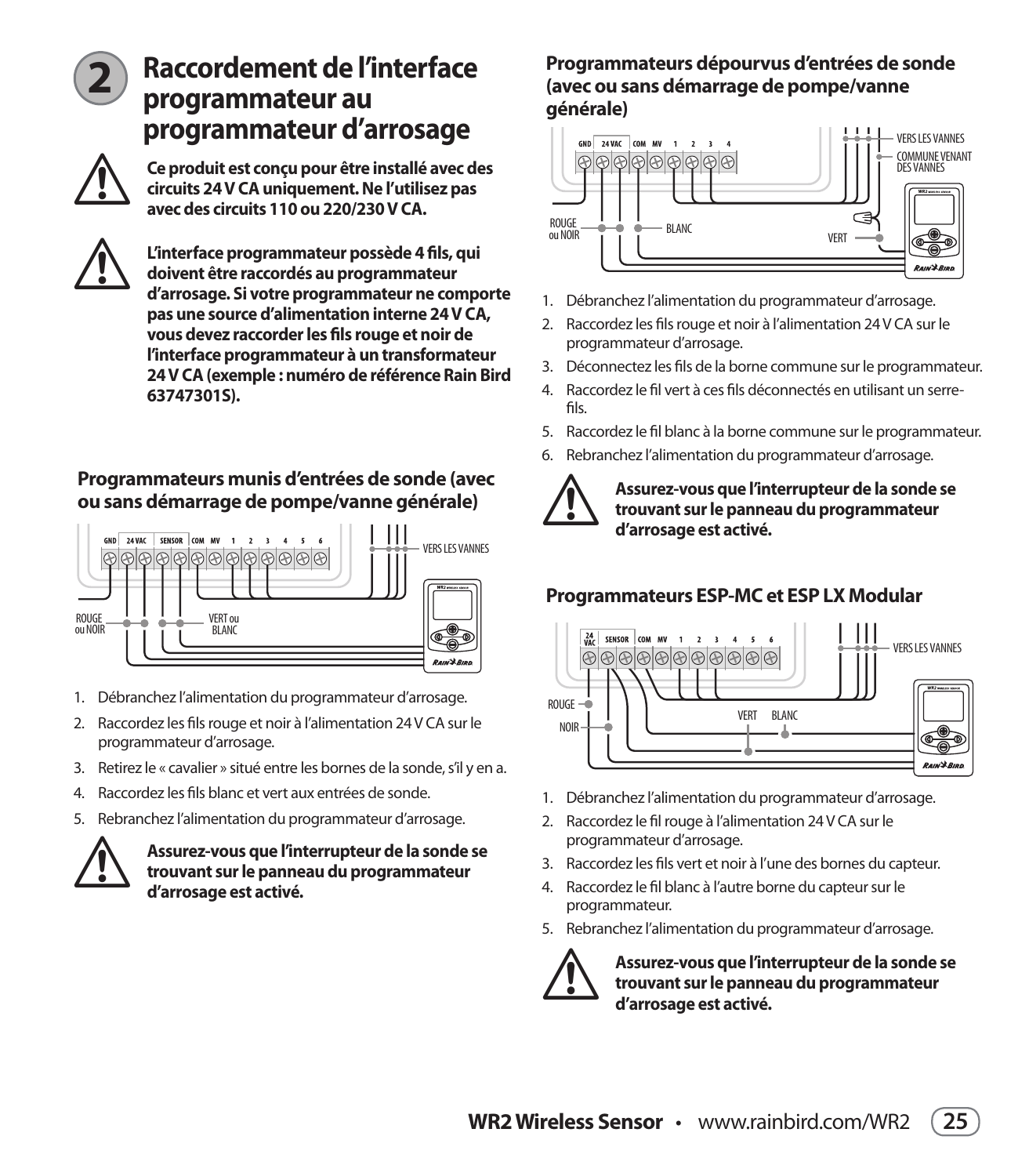

## **Mise sous tension initiale**

Après la mise sous tension, l'interface programmateur affiche les icônes suivantes.



## **Icônes d'affichage de l'interface programmateur**

## **État de la sonde**

**État de la pile :** Quatre (4) barres pleines indiquent une pile complètement chargée. Remplacez la pile lorsqu'il ne reste qu'une seule barre.



**Puissance du signal :** Illustre la puissance du signal radio entre la sonde et l'interface programmateur. Quatre (4) barres pleines indiquent une puissance de signal maximum.

#### **Indicateur de sonde/état**

**d'appariement :** La sonde et l'interface programmateur synchronisent leurs adresses de communication. L'état de la pile et la puissance du signal clignotent pendant la synchronisation, puis s'arrêtent de clignoter lorsque la sonde et l'interface sont appariées.



## **Conditions environnementales**

#### **Valeur de référence pour les précipitations pluvieuses :**

Choisissez parmi six (6) valeurs de référence, de 3 mm (0,125 pouce) à 13 mm (0,50 pouce). Une valeur de référence plus proche du haut de l'icône permet plus d'accumulation des précipitations avant de suspendre l'arrosage.

#### **Indicateur des précipitations pluvieuses :**

Illustre la quantité approximative des précipitations par rapport à la valeur de référence pour les précipitations pluvieuses.

#### **Indicateur de suspension - Précipitations pluvieuses :**

S'affiche lorsque la sonde a suspendu l'arrosage car la fonction « Arrêt rapide » est activée ou la valeur de référence pour les précipitations pluvieuses est atteinte.



Б  $\blacktriangleright$  $\overline{\phantom{a}}$  $\overline{\phantom{a}}$ 

> b Þ Þ



#### **Valeur de référence pour la température (Sonde de pluie/gel uniquement) :**

Choisissez parmi trois (3) valeurs de référence : 0,5 °C (33 °F), 3 °C (37 °F) ou 5 °C (41 °F). La sélection d'une valeur de référence plus basse permet l'arrosage à des températures inférieures.

#### **Indicateur de température (Sonde de pluie/gel uniquement) :**

Illustre la température approximative par rapport à la valeur de référence pour la température.

#### **Indicateur de température (Sonde de pluie/gel uniquement) :**

S'affiche uniquement lorsque la sonde a suspendu l'arrosage car le relevé de température est inférieur à la valeur de référence pour la température.







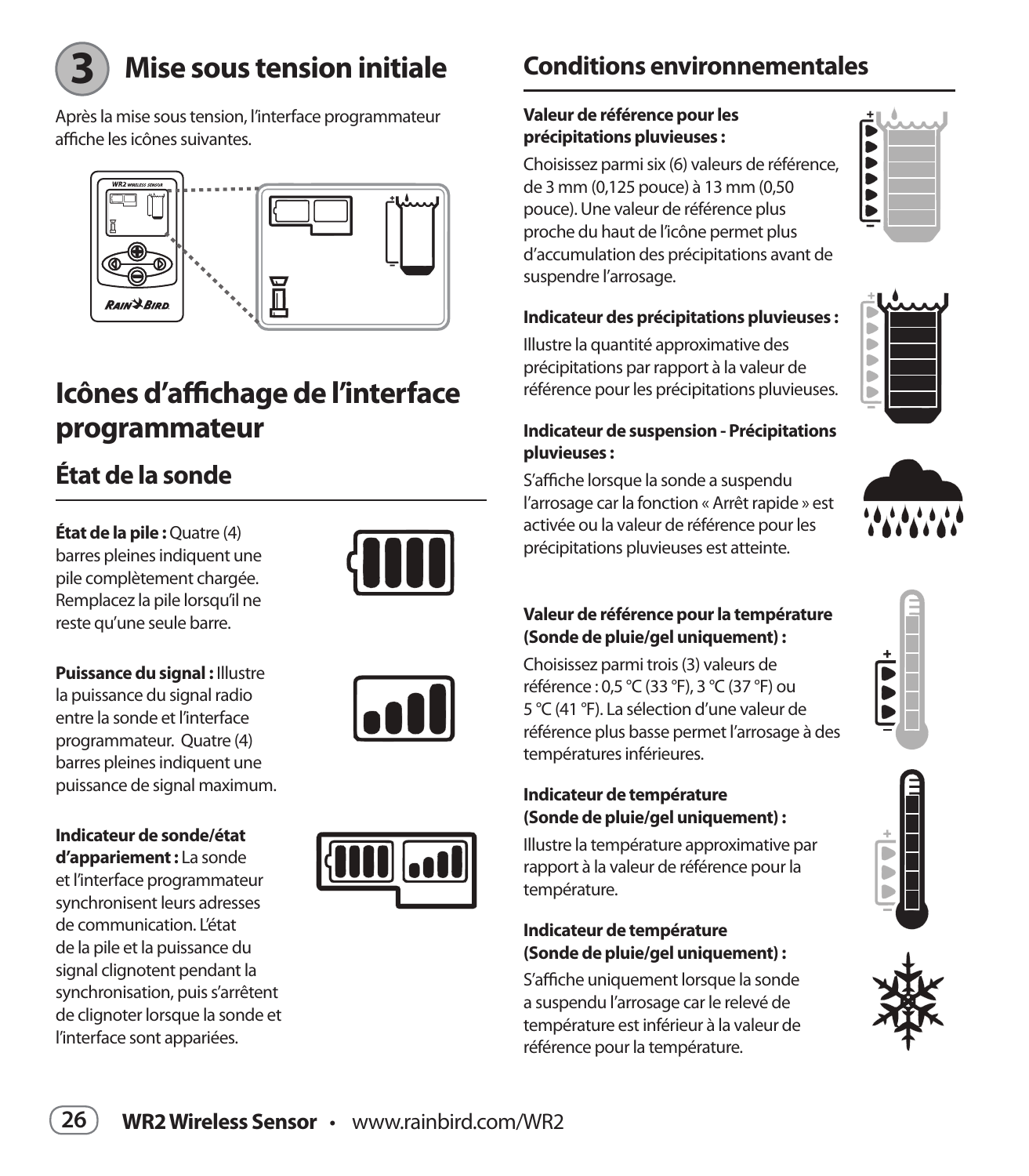## **Modes d'irrigation**

#### **Arrosage programmé :**

La sonde WR2 Wireless Sensor contrôle activement le programmateur d'arrosage. Dès



qu'une valeur de référence est atteinte par les conditions environnementales ou lorsque la fonction « Arrêt rapide » est activée, l'arrosage est suspendu. Un X et un indicateur de suspension correspondant (précipitations pluvieuses, température ou les deux) s'affichent automatiquement quand l'arrosage est suspendu.

#### **Suspendre l'arrosage pendant 72 heures :**

L'utilisateur choisit de suspendre temporairement l'arrosage pendant 72 heures. Le système reprend automatiquement le mode d'irrigation programmé après le délai de 72



heures (Remarque : un X et un indicateur de suspension correspondant s'affichent quand le mode d'irrigation est repris, si les valeurs de référence sont atteintes).

#### **Ignorer la sonde pendant 72 heures :**

L'utilisateur choisit d'autoriser l'arrosage selon les échéances du programmateur quelles



que soient les conditions environnementales (à savoir, même si des précipitations pluvieuses ou une température basse sont détectées par la sonde). Le système reprend automatiquement le mode d'irrigation programmé après le délai de 72 heures (Remarque : un X et un indicateur de suspension correspondant s'affichent quand le mode d'irrigation est repris, si les valeurs de référence sont atteintes).



## **4 Synchronisation de la sonde et de l'interface programmateur**

**Lorsque l'interface programmateur est connectée au programmateur d'arrosage, la sonde et l'interface programmateur doivent établir une liaison de communication radio. Quand la liaison est établie, la sonde et l'interface programmateur sont « appariées ».**

1. Sur l'interface programmateur, appuyez simultanément sur les deux touches fléchées et maintenez-les enfoncées pour démarrer la séquence d'installation.



- 2. Une fois que l'icône « Indicateur de sonde/état d'appariement » clignote, retirez l'étiquette du bas de la sonde.
- 3. L'icône « Indicateur de sonde/état d'appariement » clignotante vous invite à insérer le compartiment à piles avec la pile dans le logement inférieur de la sonde, comme illustré. Alignez la flèche du compartiment à pile sur le repère « déverrouillé » au bas de la sonde.



4. Tournez le compartiment à piles dans le sens horaire jusqu'à ce que la flèche soit orientée sur le repère « verrouillé ». Le vovant au bas de la sonde clignote une fois pour indiquer que la sonde est alimentée.

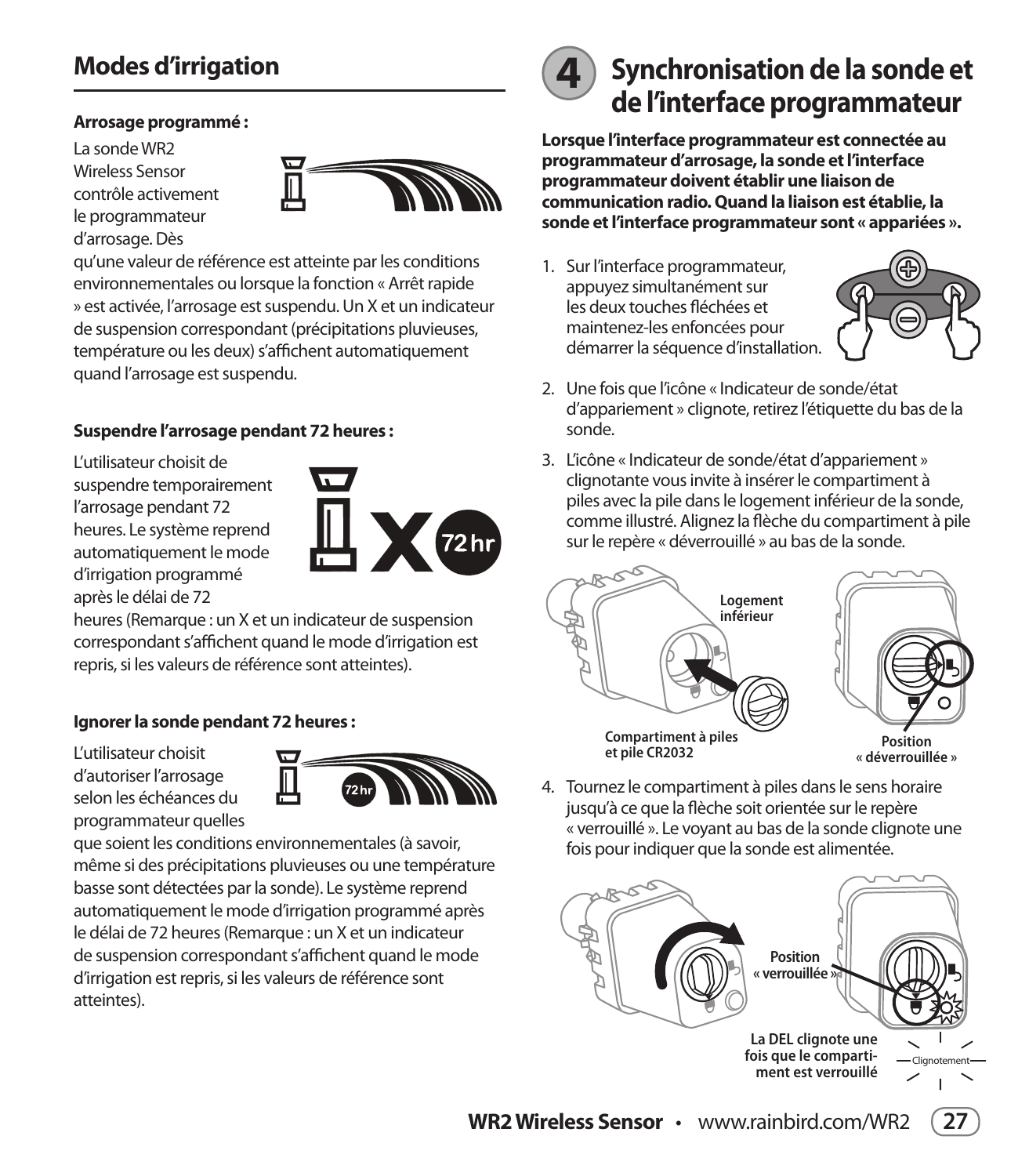5. L'appariement de la sonde avec l'interface programmateur est confirmé quand l'icône « Indicateur de sonde/état d'appariement » s'arrête de clignoter. Une fois appariés, la puissance du signal de la sonde et l'état de la pile sont indiqués par des icônes sur l'interface programmateur. En outre, un voyant clignotant au bas de la sonde indique la puissance du signal pendant 20 minutes, immédiatement après un appariement réussi. Ces fonctions d'autotest servent à confirmer que votre sonde WR2 Wireless Sensor est opérationnelle.

### **Programmation des valeurs de référence 5**

La sonde WR2 Wireless Sensor permet à l'utilisateur de déterminer des valeurs de référence pour les précipitations pluvieuses et la température qui sont adaptées aux conditions locales environnementales et du sol. L'utilisateur peut aussi choisir d'utiliser le « réglage standard » : température 3 °C (37 °F), précipitations pluvieuses 6 mm (0,25 pouce) et mode d'irrigation « arrosage programmé ». Le « réglage standard » est programmé à l'usine et s'établit après un appariement réussi.

### **Valeur de référence pour les précipitations pluvieuses**



- 1. Appuyez sur la touche fléchée de gauche ou de droite du clavier pour naviguer jusqu'à l'icône « Indicateur des précipitations pluvieuses ».
- 2. Lorsque cette icône clignote, appuyez sur les touches **+/–** sur le clavier pour régler les détails de programmation. Chaque fois qu'une touche est appuyée, la valeur de référence change. Choisissez parmi six (6) valeurs de référence, de 3 mm (0,125 pouce) à 13 mm (0,50 pouce).



3. Appuyez sur la touche fléchée de gauche ou de droite pour accepter les détails de programmation et naviquer jusqu'à l'icône suivante.

### **Valeur de référence pour la température (Sonde de pluie/gel uniquement)**





- 1. Appuyez sur la touche fléchée de gauche ou de droite du clavier pour naviguer jusqu'à l'icône « Indicateur de température ».
- 2. Lorsque cette icône clignote, appuyez sur les touches **+/–** sur le clavier pour régler les détails de programmation. Sélectionnez un des trois réglages de température : 0,5 °C (33 °F), 3 °C (37 °F) ou 5 °C (41 °F).



3. Appuyez sur la touche fléchée de gauche ou de droite pour accepter les détails de programmation et naviguer jusqu'à l'icône suivante.



## **Programmation des modes d'irrigation**



- 1. Appuyez sur la touche fléchée de gauche ou de droite du clavier pour naviguer jusqu'à l'icône « Mode d'irrigation ».
- 2. Lorsque cette icône clignote, appuyez sur les touches **+/–** sur le clavier pour régler les détails de programmation. Réglez manuellement l'un des trois modes d'irrigation. Consultez « Modes d'irrigation ».
- 3. Appuyez sur la touche fléchée de gauche ou de droite pour accepter les détails de programmation et naviquer jusqu'à l'icône suivante.

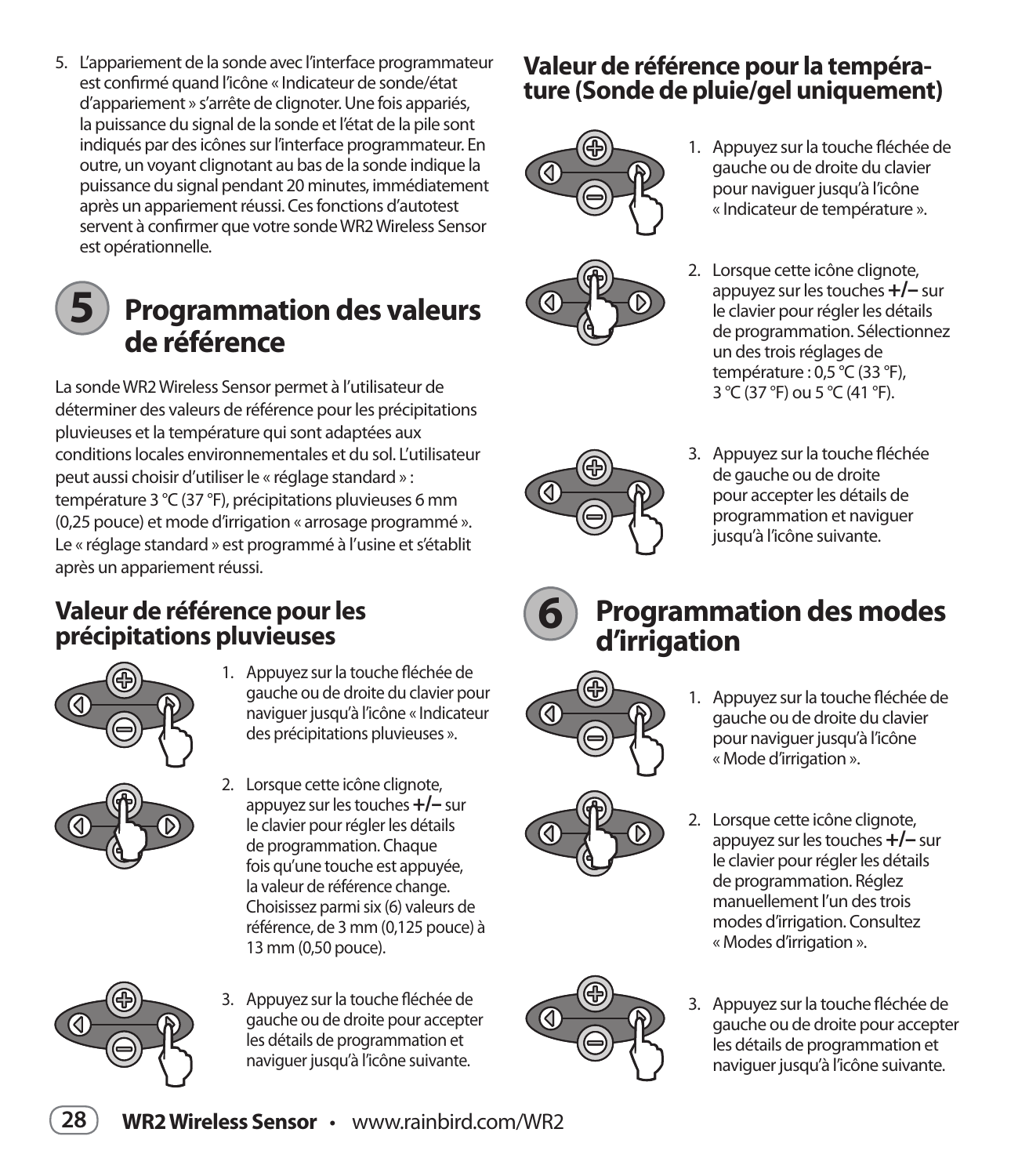## **Enregistrement, Rétablissement du réglage standard**

## **réinitialisation et rétablissement des réglages 7**

### **Enregistrement des réglages par défaut**



Lorsque l'interface programmateur est entièrement programmée, appuyez simultanément sur la touche + et la touche fléchée de droite pendant cinq (5) secondes pour enregistrer le réglage par défaut. Toutes les icônes programmées clignotent simultanément une fois, pour indiquer que le programme est enregistré.

## **Réinitialisation des réglages par défaut**

Le réglage par défaut enregistre des détails de programmation relatifs aux valeurs de référence pour les précipitations pluvieuses et la température.

Pour réinitialiser et enregistrer les détails de programmation, reportez-vous aux sections  $(5)$  et  $(7)$ 

### **Retour aux réglages par défaut**

En cas de modification involontaire de cette programmation, elle peut être aisément rétablie.



Appuyez simultanément sur les touches **+** et **–** pendant cinq (5) secondes, ou jusqu'à ce que l'écran n'affiche plus rien. Lorsque les icônes réapparaissent, les réglages par défaut sont rétablis.



Appuyez simultanément sur la touche – et la touche fléchée de gauche pendant cinq (5) secondes, ou jusqu'à ce que l'écran n'affiche plus rien, pour annuler le réglage par défaut et rétablir le « réglage standard » : température 3 °C (37 °F), précipitations pluvieuses 6 mm (0,25 pouce) et mode d'irrigation « arrosage programmé ». Lorsque les icônes réapparaissent, le « réglage standard » est rétabli.



## **Sélection de l'emplacement de la sonde**

### **La portèe de communication pour la sonde WR2 Wireless Sensor est de 213,4 mètres (700 pieds).**

Un voyant clignotant au bas de la sonde indique la puissance du signal pendant 20 minutes, immédiatement après un appariement réussi. La sonde met à jour la puissance du signal toutes les 3 secondes (1 clignotement = puissance de signal fiable, série de 4 clignotements = puissance de signal la plus forte). Si la puissance du signal n'est pas optimale dans l'emplacement choisi, essayez un autre emplacement. Changer l'emplacement de quelques mètres à peine peut suffire pour améliorer la puissance du signal.

| <b>Signal</b>                      | DEL de la sonde     |
|------------------------------------|---------------------|
| <b>BON</b><br>OK pour installer    | 1 à 4 clignotements |
| <b>MAUVAIS</b><br>NF PAS installer | Ne clignote pas     |

Choisissez un emplacement de montage où la sonde de pluie recevra directement les précipitations pluvieuses. Vérifiez que la sonde dépasse au-delà de l'avant-toit, des branches d'arbres et d'autres obstacles. Installez la sonde de pluie dans une zone qui reçoit autant de pluie et de soleil que la majorité du terrain. Assurez-vous de monter la sonde à un niveau supérieur à celui du jet des turbines.

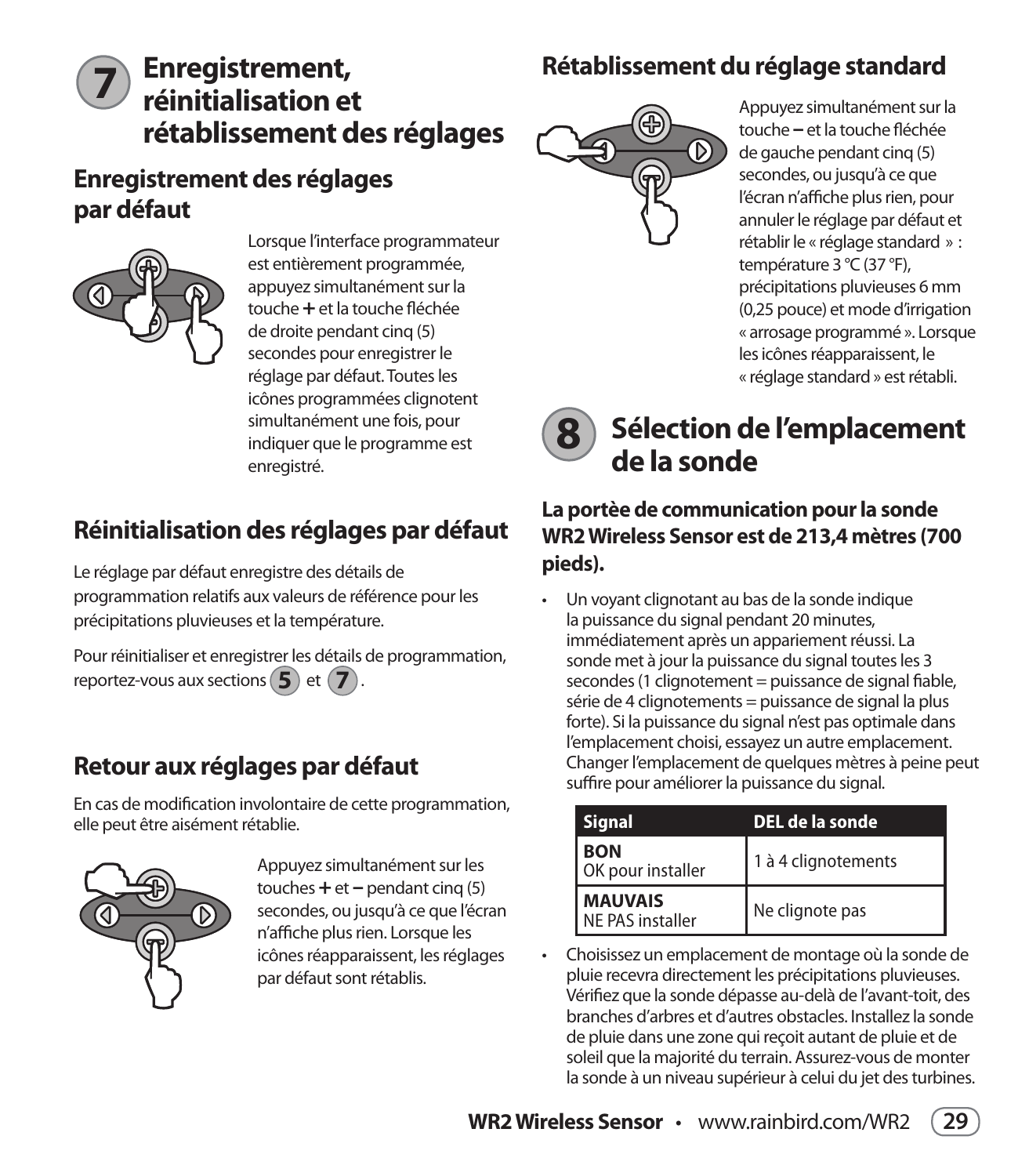

## **Instructions de montage de la sonde**

**Cette section décrit en détail l'installation de la sonde.** 

### Bras d'extension Support de fixation **Composants du support de fixation de la sonde :**

### **Fixation du support sur une gouttière**

Glissez la partie supérieure du support de fixation sur le rebord de la gouttière. Tournez le support vers le bas, par-dessus la gouttière, comme illustré dans les étapes d'installation suivantes.



### **Fixation du support sur une surface plane**

Utilisez la ferrure de fixation incluse pour monter le support de fixation une surface plane, comme un mur ou une clôture.



### **Installation de la sonde dans le support de fixation**

Pour installer la sonde dans le support de fixation, vous devez d'abord retirer le capuchon de la sonde. Tenez le corps de la sonde d'une main et de l'autre main, dévissez le capuchon sans forcer. Glissez le col de la sonde par l'ouverture du bras d'extension. Replacez le capuchon. Un clic audible confirme que le capuchon est réenclenché à fond sur les deux verrouillages du corps de la sonde.





Un maximum de quatre (4) interfaces programmateur peuvent être appariées avec une (1) sonde.

- 1. Vérifiez que toutes les interfaces programmateur sont sous tension.
- 2. Synchronisez la sonde à la première interface program mateur en suivant les étapes de la section **4** .
- 3. Lorsque vous approchez la deuxième interface program mateur, retirez le compartiment à piles de la sonde. Appuyez simultanément sur les deux touches fléchées de la deuxième interface programmateur. Patientez pendant

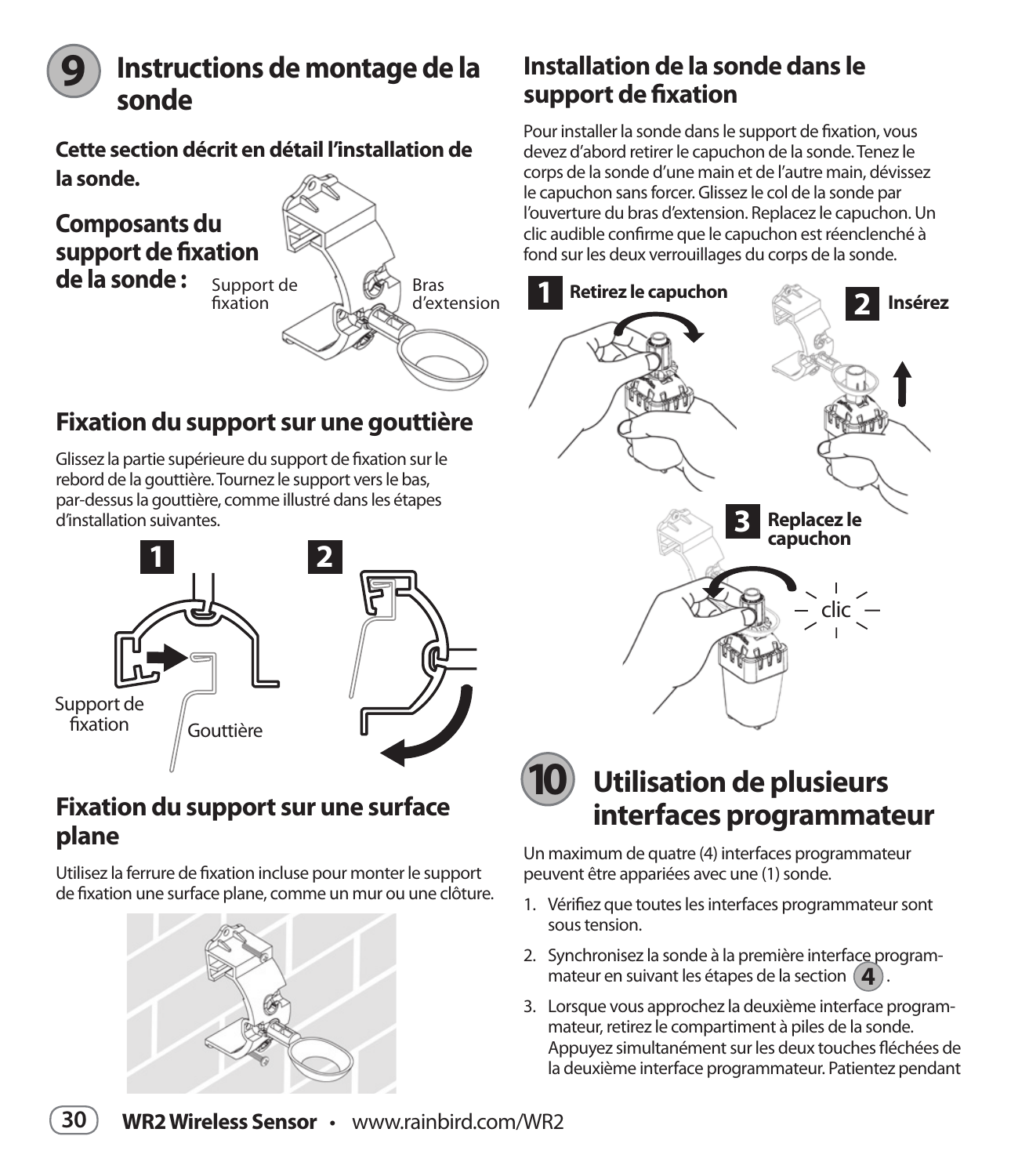5 secondes. Réinsérez la pile dans la sonde. L'icône « Indicateur de sonde/état d'appariement » de l'interface programmateur s'arrête de clignoter quand elle est synchronisée à la sonde. Continuez en programmant la deuxième interface programmateur.

- 4. Répétez l'étape 3 pour apparier les interfaces program mateur supplémentaires avec la sonde.
- 5. Lorsque de multiples interfaces programmateur sont appariées avec une sonde, fiez-vous aux indications de la puissance de signal sur l'écran LCD.

## **Alertes et dépannage de la sonde WR2 Wireless Sensor**

La technologie de communication bidirectionnelle exclusive des sondes de pluie sans fil et de pluie/gel sans fil Rain Bird surveille en permanence l'état de la sonde et transmet les alertes suivantes sur l'interface programmateur :

| <b>Alerte</b>                             | <b>Affichage LCD</b>                                                                                                   | <b>Description</b>                                                                                                                                                                | <b>Solution</b>                                                                                                                                                   |
|-------------------------------------------|------------------------------------------------------------------------------------------------------------------------|-----------------------------------------------------------------------------------------------------------------------------------------------------------------------------------|-------------------------------------------------------------------------------------------------------------------------------------------------------------------|
| Échec de mise<br>sous tension<br>initiale | Écran LCD vide.                                                                                                        | L'écran/les icônes de mise sous<br>tension initiale n'apparaissent pas,<br>indiquant que l'interface program-<br>mateur n'est pas alimentée.                                      | Confirmez que l'interface programmateur est<br>correctement raccordée au programmateur<br>d'arrosage.                                                             |
| Aucune sonde<br>appariée                  | L'icône « Indicateur de<br>sonde/état d'appariement »<br>continue à clignoter.                                         | Pendant l'installation : La<br>sonde n'est pas appariée et ne<br>communique pas avec l'interface<br>programmateur.                                                                | 1. Appariez la sonde (consultez la section $(4)$ ).<br>2. Si l'étape 1 ne corrige pas le problème, vérifiez/<br>remplacez la pile.                                |
| Perte<br>d'appariement de<br>sonde        | L'icône « Indicateur de<br>sonde/état d'appariement »<br>n'indique pas l'état de la pile<br>ou la puissance du signal. | Après que la sonde WR2 Wireless<br>Sensor est opérationnelle : une<br>sonde qui n'indique pas l'état de<br>la pile ou la puissance du signal à<br>l'interface programmateur n'est | 1. D'abord, vérifiez/remplacez la pile. Si une<br>pile neuve est installée, la sonde rétablit<br>automatiquement l'appariement avec l'interface<br>programmateur. |
|                                           |                                                                                                                        | plus appariée.                                                                                                                                                                    | 2. Si vous remplacez une sonde qui est appariée<br>avec l'interface programmateur, vous devez<br>réapparier la nouvelle sonde avec l'interface<br>programmateur.  |
| Pile faible                               | L'icône d'état de la pile                                                                                              | La sonde a transmis un signal                                                                                                                                                     | Remplacez la pile.                                                                                                                                                |
|                                           | n'affiche qu'une (1) seule<br>faible.<br>barre.                                                                        | indiquant que l'état de la pile est                                                                                                                                               | 1. Retirez le compartiment à piles de la sonde.                                                                                                                   |
|                                           |                                                                                                                        |                                                                                                                                                                                   | 2. Retirez la pile du compartiment.                                                                                                                               |
|                                           |                                                                                                                        |                                                                                                                                                                                   | 3. Installez une pile neuve en suivant les indica-<br>tions de l'étiquette située sur le compartiment à<br>piles pour orienter correctement la pile.              |
|                                           |                                                                                                                        |                                                                                                                                                                                   | 4. Insérez le compartiment à piles dans la sonde.                                                                                                                 |
|                                           |                                                                                                                        |                                                                                                                                                                                   | 5. La DEL de la sonde clignote une fois pour<br>indiquer que la sonde est mise sous tension.                                                                      |
|                                           |                                                                                                                        |                                                                                                                                                                                   | Dans des conditions d'utilisation normales, la pile<br>dure quatre (4) ans ou plus.                                                                               |

## **Pièces de rechange**

. Pile de la sonde WR2 - nº 651009S

• Ensemble disque de la sonde WR2 - n° 637810S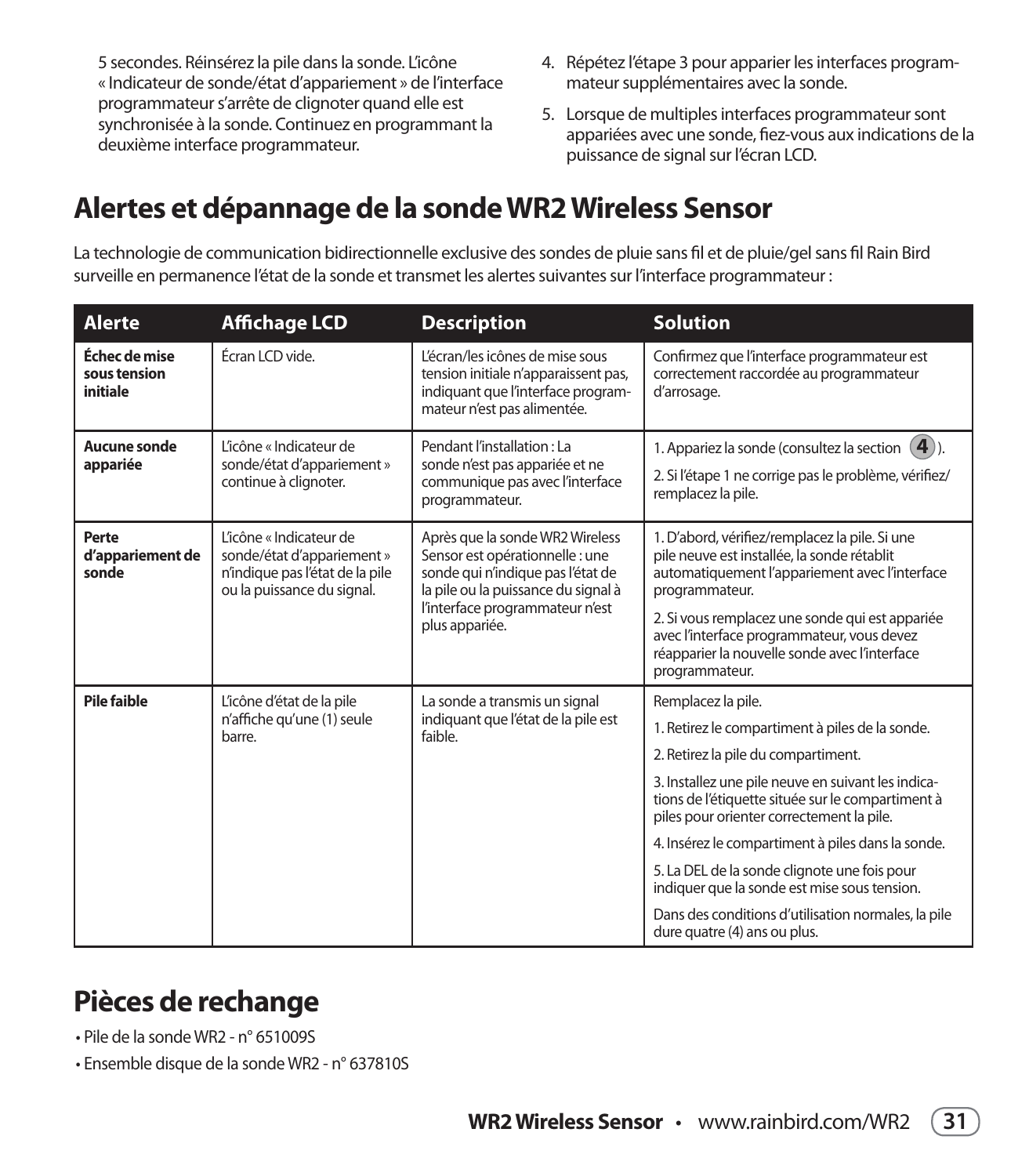## **Déclaration de conformité**

| Application des directives<br>du Conseil :                          | 2004/10S/EC<br>1999/5/EC                                                                                                       |
|---------------------------------------------------------------------|--------------------------------------------------------------------------------------------------------------------------------|
| Normes pour lesquelles la<br>conformité est déclarée :              | EN55014-1:2006<br>EN55022:2006<br>EN55014-2: 1997 +Al:2001<br>EN61000-4-2<br>EN61000-4-3<br>EN61000-4-8<br>EN 300 220-2 V2.1.2 |
| Nom du fabricant :                                                  | Rain Bird Corp.                                                                                                                |
| Adresse du fabricant :                                              | 9491 Ridgehaven Court<br>San Diego, CA 92123<br>619-674-4068                                                                   |
| Description de l'équipement :                                       | Programmateur d'arrosage                                                                                                       |
| Classe de l'équipement :                                            | Classe B                                                                                                                       |
| Numéros du modèle :                                                 | <b>WRS</b>                                                                                                                     |
| ané, déclare par le présent document, que l'équipement spécifié ci- |                                                                                                                                |

Je soussigné, déclare par le présent document, que l'équipement spécifié ci-dessus est conforme à la (aux) directive(s) et norme(s) ci-dessus.

Lieu: San Diego, Ca.

Signature :  $\mathcal{Z}_{\mathcal{A}}$ 

Nom au complet : Ryan Walker

Poste: Chef du Service de fabrication